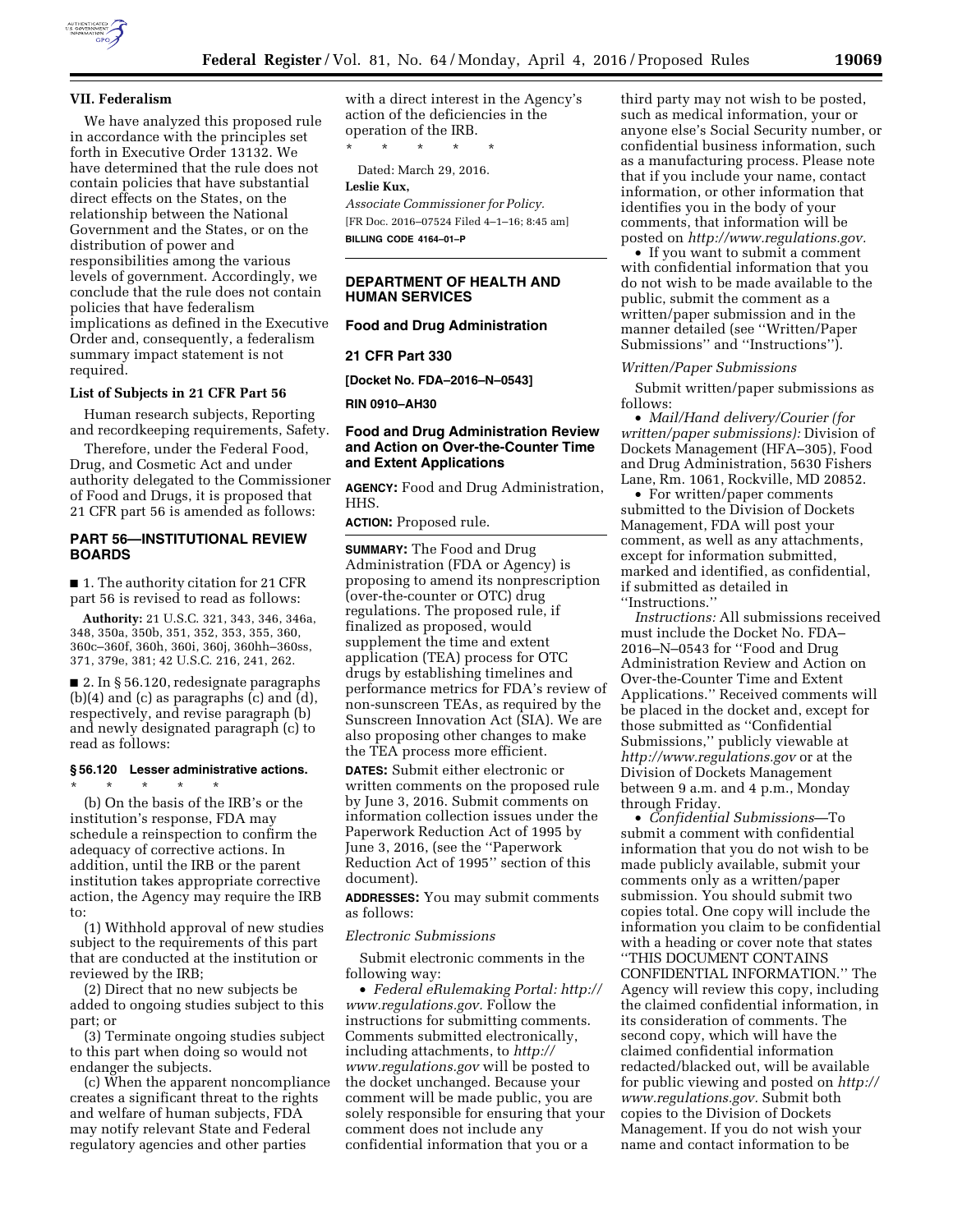made publicly available, you can provide this information on the cover sheet and not in the body of your comments and you must identify this information as ''confidential.'' Any information marked as ''confidential'' will not be disclosed except in accordance with 21 CFR 10.20 and other applicable disclosure law. For more information about FDA's posting of comments to public dockets, see 80 FR 56469, September 18, 2015, or access the information at: *[http://www.fda.gov/](http://www.fda.gov/regulatoryinformation/dockets/default.htm)  [regulatoryinformation/dockets/](http://www.fda.gov/regulatoryinformation/dockets/default.htm) [default.htm.](http://www.fda.gov/regulatoryinformation/dockets/default.htm)* 

*Docket:* For access to the docket to read background documents or the electronic and written/paper comments received, go to *[http://](http://www.regulations.gov) [www.regulations.gov](http://www.regulations.gov)* and insert the docket number, found in brackets in the heading of this document, into the "Search" box and follow the prompts and/or go to the Division of Dockets Management, 5630 Fishers Lane, Rm. 1061, Rockville, MD 20852.

Submit comments on information collection issues to the Office of Management and Budget in the following ways:

• Fax to the Office of Information and Regulatory Affairs, OMB, Attn: FDA Desk Officer, FAX: 202–395–7285, or email to *oira*\_*[submission@omb.eop.gov.](mailto:oira_submission@omb.eop.gov)*  All comments should be identified with the title, Food and Drug Administration Review and Action on Over-the-Counter Time and Extent Applications.

#### **FOR FURTHER INFORMATION CONTACT:**

*With regard to the proposed rule:* Kristin Hardin, Center for Drug Evaluation and Research (CDER), Food and Drug Administration, 10903 New Hampshire Ave., Silver Spring, MD 20993, 240– 402–4246, *[Kristen.Hardin@fda.hhs.gov.](mailto:Kristen.Hardin@fda.hhs.gov)* 

*With regard to the information collection:* Ila Mizrachi, Office of Operations, Food and Drug Administration, 8455 Colesville Rd., Rm. 14526, Silver Spring, MD 20993– 0002, *[PRAStaff@fda.hhs.gov.](mailto:PRAStaff@fda.hhs.gov)* 

# **SUPPLEMENTARY INFORMATION:**

# **Table of Contents**

I. Executive Summary

- A. Purpose and Scope of the Proposed Rule
- B. Summary of the Major Provisions of the Proposed Rule
- C. Legal Authority
- D. Costs and Benefits
- II. Table of Abbreviations and Acronyms
- Commonly Used in This Document III. Background
- A. FDA Regulation of Over-The-Counter (OTC) Drugs
- B. The Sunscreen Innovation Act (SIA) IV. Legal Authority
- V. Description of the Proposed Rule
- A. Timelines for FDA Review and Action on Time and Extent Applications and

Safety and Effectiveness Data

- Submissions (Proposed New § 330.15) B. Amendments to  $\tilde{\S}$  330.14 "Additional criteria and procedures for classifying OTC drugs as generally recognized as safe and effective and not misbranded''
- VI. Proposed Effective Date
- VII. Economic Analysis of Impacts
- A. Introduction
- B. Summary
- VIII. Analysis of Environmental Impact IX. Paperwork Reduction Act of 1995
- X. Federalism
- XI. References

### **I. Executive Summary**

*A. Purpose and Scope of the Proposed Rule* 

This proposed rule is intended to implement part of the Sunscreen Innovation Act (SIA) (21 U.S.C. Ch. 9 sub. 5 part I, enacted November 26, 2014). Among other provisions, the SIA amended the Federal Food, Drug, and Cosmetic Act (FD&C Act) by adding section 586F to the FD&C Act. Section 586F(b) directs FDA to issue regulations establishing timelines and related performance metrics for the review of certain submissions under FDA's regulation governing TEAs, which is codified at 21 CFR 330.14. The TEA regulation sets forth criteria and procedures by which OTC drugs initially marketed in the United States after the OTC Drug Review began in 1972 and OTC drugs without any U.S. marketing experience can be considered in the OTC drug monograph system. If a drug meets each of the conditions contained in any applicable OTC drug monograph, and other applicable regulations, it is considered generally recognized as safe and effective (GRASE) and not misbranded, and is not required by FDA to be approved in a new drug application (NDA) under section 505 of the FD&C Act. Drugs determined to be not GRASE (or nonmonograph) must be approved under section 505 of the FD&C Act before being marketed in the United States (see section II.A. for more detail on the OTC Drug Review and the TEA process).

Section 586F(b) of the FD&C Act specifically requires FDA to issue regulations providing for the timely and efficient review of submissions under the TEA regulation, including establishing (1) reasonable timelines for reviewing and acting on such submissions for non-sunscreen OTC active ingredients and other conditions (non-sunscreen TEA conditions) and (2) measurable metrics for tracking the extent to which such timelines are met.

FDA is also proposing to amend the TEA regulation to make the TEA process more efficient and predictable for both product sponsors and FDA by adding

filing determination requirements and criteria and by addressing the withdrawal of consideration of TEA and safety and effectiveness data submissions.

The timelines and metrics in this proposed rule would apply to nonsunscreen TEA conditions (see section V.A for more detail). FDA is addressing timelines for review of sunscreen active ingredients and other related topics regarding sunscreens separately, under other provisions of the SIA (see section II.B for more detail).

# *B. Summary of the Major Provisions of the Proposed Rule*

The proposed rule implements the SIA requirements for non-sunscreen TEAs by adding proposed new § 330.15 to FDA's OTC drug monograph regulations (21 CFR part 330). The proposed new section has two major provisions regarding actions to be taken by FDA, consistent with requirements in the SIA. In particular, proposed § 330.15(c) establishes timelines for FDA to review and take action on nonsunscreen TEA conditions, and proposed § 330.15(b) describes measurable metrics that FDA will use for tracking the extent to which the timelines set forth in the regulations are met. Proposed § 330.15(a) generally limits the applicability of these timelines to non-sunscreen TEAs submitted after the enactment of the SIA, with one exception.

We are proposing to amend § 330.14 to:

• Add provisions concerning filing determinations regarding safety and effectiveness data submissions for eligible TEA conditions (*i.e.,*  determinations as to whether such submissions are sufficiently complete to permit a substantive review by FDA)  $(S330.14(i))$ ,

• add provisions regarding the withdrawal of consideration of TEAs and safety and effectiveness data submissions (§ 330.14(k)),

• add certain definitions (§ 330.14(a)), and

• make minor conforming and clarifying changes.

### *C. Legal Authority*

This rule is proposed under FDA's authority to regulate OTC drug products under the FD&C Act (see sections 201, 501, 502, 503, 505, 510, 586F, and 701(a) of the FD&C Act (21 U.S.C. 321, 351, 352, 353, 355, 360, 360fff–6, and 371(a))). As stated in the **Federal Register** of January 22, 2002 (67 FR 3069), in which the final rule establishing the TEA process was published, submission of an NDA has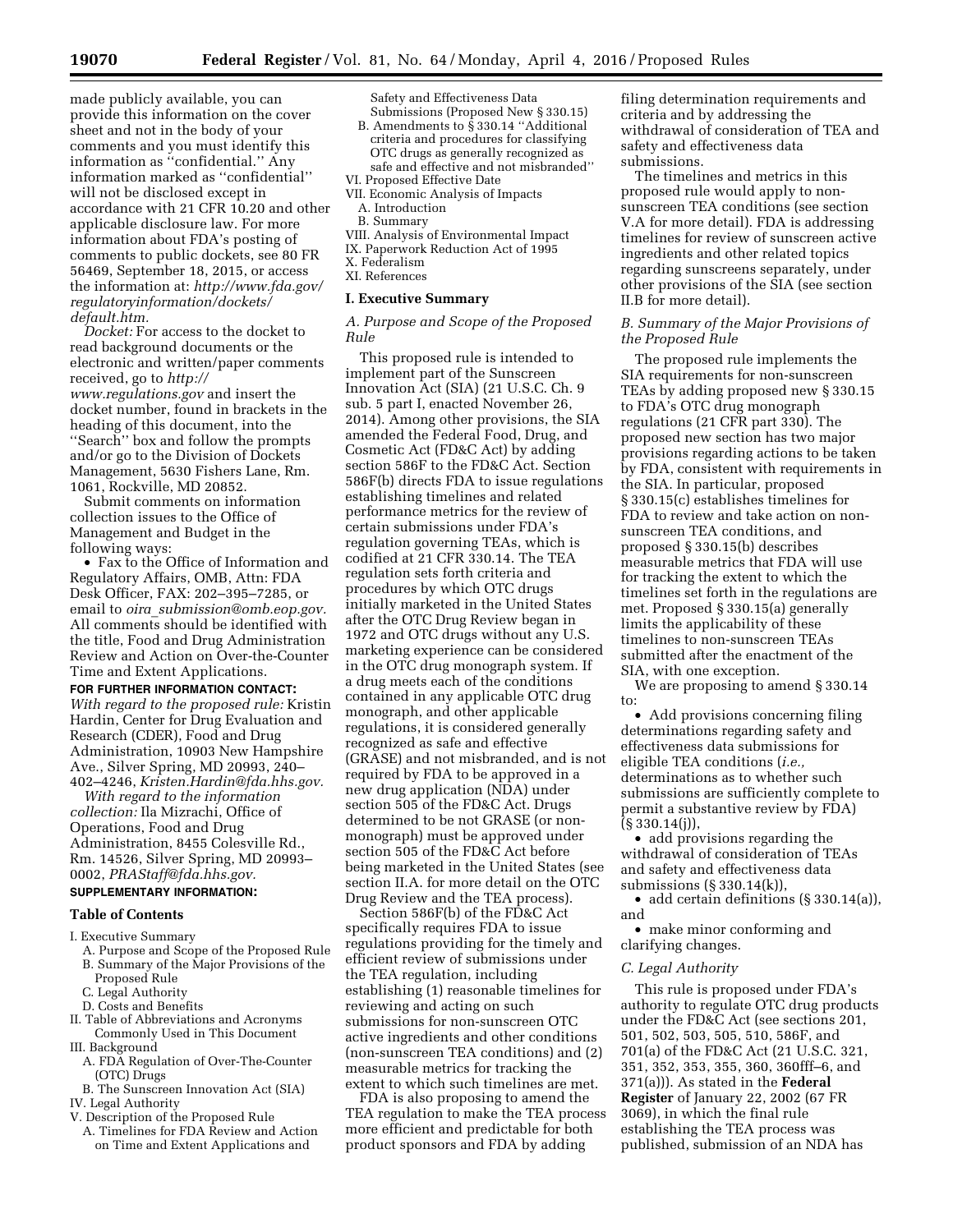been required before marketing a new drug since passage of the FD&C Act in 1938 (21 U.S.C. 355). To market a new drug, it must first be approved under section 505 of the FD&C Act. Section 701(a) of the FD&C Act authorizes FDA to issue regulations for the efficient enforcement of the FD&C Act. FDA's regulations in 21 CFR part 330 describe the conditions for a drug to be considered GRASE and not misbranded. If a drug meets each of the conditions contained in part 330, as well as each of the conditions contained in any applicable OTC drug monograph, and other applicable regulations, it is considered GRASE and not misbranded, and is not required by FDA to obtain approval under section 505 of the FD&C Act.

In addition, section 586F of the FD&C Act requires FDA to issue regulations providing for the timely and efficient review of certain submissions under the TEA regulation at 21 CFR 330.14. Section 586F of the FD&C Act specifically requires these regulations to include timelines and metrics associated with the review of those submissions under the TEA regulation. Proposed § 330.15 would add timeline and metrics provisions that are intended to implement section 586F of the FD&C Act.

## *D. Costs and Benefits*

We expect that the proposed rule would make the TEA process more efficient and predictable, and improve communication between FDA and sponsors. Sponsors may benefit from knowing if additional data is needed and what optimal steps to take to receive a GRASE determination, and we would be able to bring resolution to TEA conditions. However, we do not know the monetary value of added predictability to sponsors.

We expect the rule would create a minimal burden on sponsors, primarily when they send a letter to request a meeting with us. Thus, we anticipate no increase in annual recurring costs for either small or large sponsors. We expect the six current sponsors of nonsunscreen TEAs covering conditions that have been found eligible to be considered for inclusion in the OTC drug monograph system would incur one-time costs to read and understand the proposed rule. We also estimate sponsors will submit two additional TEAs annually, and each of these sponsors would also spend time reading and understanding the proposed rule. The present value of the total costs over 10 years ranges from about \$17,000 to \$35,000 with a 7 percent discount rate and from about \$19,000 to \$38,000 with

a 3 percent discount rate. With a discount rate of 7 percent and 3 percent, we estimate that on average affected sponsors would incur less than \$150 of annualized costs per year.

## **II. Table of Abbreviations and Acronyms Commonly Used in This Document**

- ANDA Abbreviated New Drug Application
- FDA Food and Drug Administration
- FD&C Act Federal Food, Drug, and Cosmetic Act
- GRASE Generally Recognized as Safe and Effective
- HHS U.S. Department of Health and Human Services
- NDA New Drug Application
- NOE Notice of Eligibility
- NPRM Notice of Proposed Rulemaking
- OMB Office of Management and Budget
- OTC Over-the-Counter
- PRA Paperwork Reduction Act
- Sunscreen Innovation Act of 2014
- TEA Time and Extent Application

### **III. Background**

# *A. FDA Regulation of Over-the-Counter (OTC) Drugs*

The OTC drug monograph system was established to evaluate the safety and effectiveness of all OTC drug products marketed in the United States before May 11, 1972, that were not covered by new drug applications (NDAs) and all OTC drug products covered by ''safety'' NDAs that were marketed in the United States before enactment of the 1962 drug amendments to the FD&C Act. In 1972, FDA began its OTC Drug Review to evaluate OTC drugs by categories or classes (*e.g.,* sunscreens, antacids), rather than on a product-by-product basis, and to develop ''conditions'' under which classes of OTC drugs are GRASE and not misbranded.

FDA publishes these conditions in the **Federal Register** in the form of OTC drug monographs, which consist primarily of active ingredients, labeling, and other general requirements. Final monographs for OTC drugs that are GRASE and not misbranded are codified in 21 CFR part 330. Manufacturers of drugs that meet each of the conditions contained in part 330, including each of the conditions contained in any applicable OTC drug monograph, and other applicable regulations, need not seek FDA clearance before marketing.

Initially, OTC drug conditions not marketed in the U.S. prior to the inception of the OTC Drug Review were not eligible for review under the OTC drug monograph process. The TEA process, established by regulations

finalized in 2002 (21 CFR 330.14), expanded the scope of the OTC Drug Review. A ''condition,'' for purposes of the TEA regulation, is an active ingredient or botanical drug substance (or a combination of active ingredients or botanical drug substances), dosage form, dosage strength, or route of administration marketed for a specific OTC use. The TEA process provides a potential pathway for OTC conditions, including newer active ingredients that previously had no U.S. marketing history or that were marketed in the United States after the OTC Drug Review began, to be marketed under an OTC drug monograph.

Active ingredients and other conditions that satisfy the TEA eligibility requirements are subject to the same safety, effectiveness, and labeling standards that apply to other conditions under the OTC monograph process (see 21 CFR 330.14(g)). The TEA regulation requires multi-step, noticeand-comment rulemaking procedures before an active ingredient or other condition is added to an OTC drug monograph.

The TEA process begins with the submission of a TEA containing data documenting the OTC marketing history of the active ingredient, combination of active ingredients, or other condition(s) (*e.g.,* a new dosage strength for an active ingredient already included in an OTC drug monograph). FDA reviews the application and determines whether the sponsor's marketing data establish that the condition or conditions have been marketed to a material extent and for a material time, as set forth in the TEA regulation's eligibility requirements. If the condition is not found eligible, FDA will send a letter to the sponsor explaining why the condition was not found acceptable. If the marketing data satisfy the TEA regulation's eligibility criteria, FDA publishes a notice of eligibility (NOE) in the **Federal Register**  announcing that the active ingredient or other condition is being considered for inclusion in an OTC drug monograph and calling for submissions of safety and efficacy data for the proposed OTC use.

We note that although a TEA is the application regarding the time and extent of marketing, which leads to an eligibility determination (resulting in publication of an NOE or a letter of ineligibility), references to TEAs or applications under section 330.14 (including in the SIA) sometimes encompass FDA's review of the condition's eligibility and the GRASE determination for the condition. Thus, these references may be used to mean the TEA itself, the safety and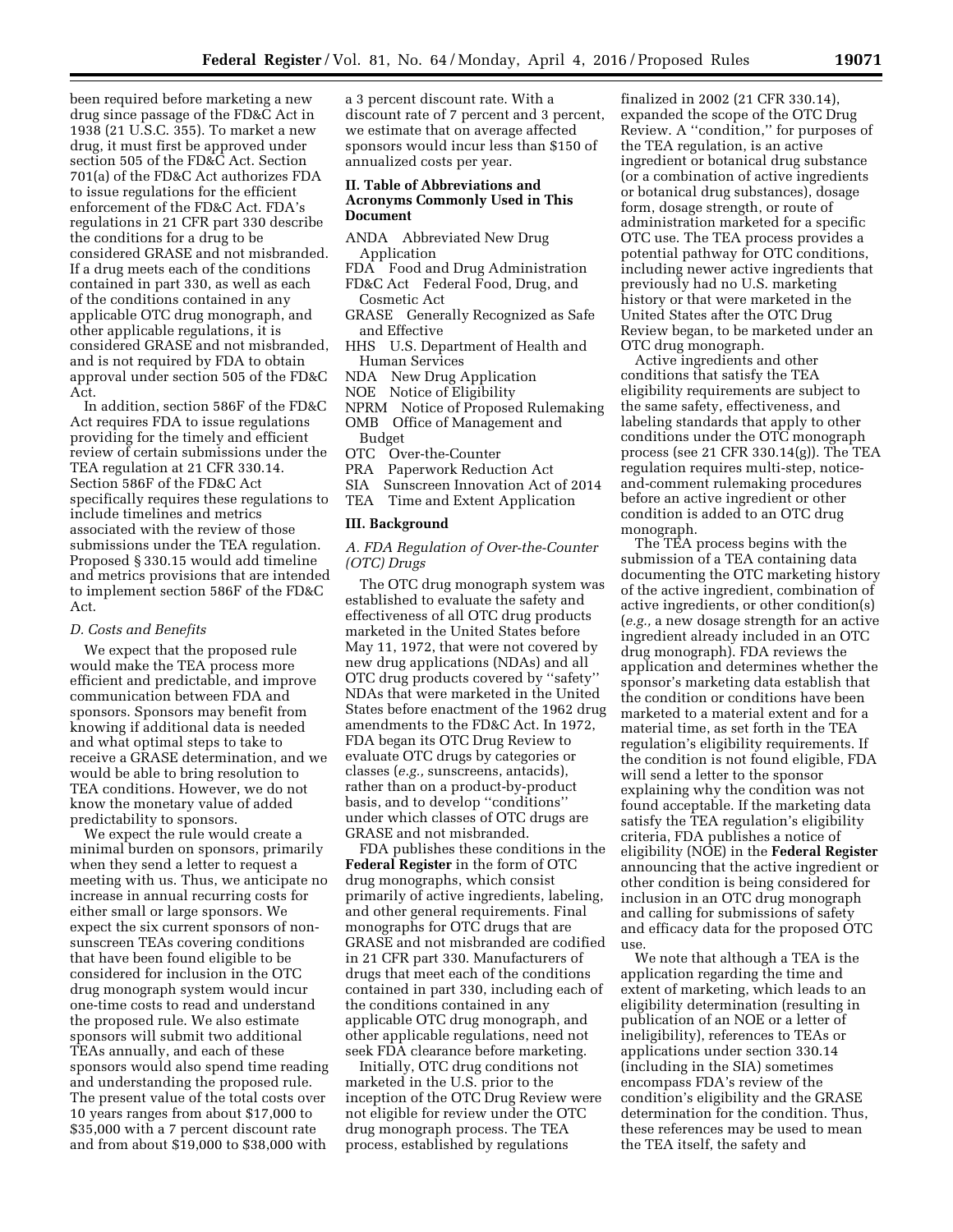effectiveness data submission, FDA's GRASE determination, associated order or rulemaking actions, or all of these. In this proposed rule and preamble, the terms ''TEA'' and ''safety and effectiveness data submission'' are used, where appropriate, to describe the two distinct submissions under the TEA regulation. However, the term ''TEA process'' may be used when referring to one or more actions under the TEA regulation.

If, after FDA reviews the safety and effectiveness data, the Agency initially determines that the active ingredient or other condition is GRASE, it will publish a proposed rule to include the condition in an appropriate OTC drug monograph.

If the condition is initially determined not to be GRASE, FDA will inform the sponsor and other interested parties that submitted data of its decision by letter, and will include the letter in the relevant public docket (§ 330.14(g)(4)). The Agency will also publish a notice of proposed rulemaking to include the condition in § 310.502. The sponsor and other interested parties will have an opportunity to submit comments and new data on FDA's initial determination and proposed rule (§ 330.14(g)(5)). After evaluation of any additional data submitted, FDA will either issue a final rule or a new proposed rule, if necessary, in the **Federal Register**.

### *B. The Sunscreen Innovation Act (SIA)*

In November 2014, Congress passed the SIA to supplement the TEA process with regard to both sunscreen and nonsunscreen OTC drug products. Proposed § 330.15 addresses section 586F of the FD&C Act, which was added by the SIA and only applies to TEAs for drugs other than nonprescription sunscreen active ingredients or combinations of nonprescription sunscreen active ingredients (see sections 586 and 586F of the FD&C Act, as amended by the SIA). For FDA review of non-sunscreen TEA conditions, section 586F includes two main requirements, one regarding timelines for review of eligible TEA conditions pending before the date of enactment of the SIA, and the other regarding timelines and performance metrics for the TEA process going forward.

The first general requirement (see FD&C Act section 586F(a)) is that FDA provide the option of selecting one of four frameworks for review to each nonsunscreen TEA sponsor who (1) had submitted a TEA for a condition that had been deemed eligible to be considered for inclusion in the OTC monograph system before the date of enactment of the SIA, and (2) requested

the framework option within 180 days after enactment. FDA was required to provide the framework options to requesting sponsors by no later than one year after enactment of the SIA (by November 26, 2015). Before the date of SIA enactment, there were six nonsunscreen TEAs for conditions that had been found eligible to be considered for inclusion in the OTC drug monograph system: (1) Piroctone olamine (for dandruff control) (69 FR 7652, 2/18/04; Docket 2004N–0050 (FDA–2004–N– 0037)); (2) triclosan (for oral healthcare) (69 FR 40640, 7/6/04; Docket 1981N– 0033P (FDA–1981–N–0015)); (3) triclosan (for acne treatment) (70 FR 72447, 12/5/05; Docket 2005N–0445 (FDA–2005–N–0454)); (4) climbazole (for dandruff control) (70 FR 72448, 12/ 5/05; Docket 2005N–0444 (FDA–2005– N–0021)); (5) sodium picosulfate (for laxative use) (71 FR 35917, 6/22/06; Docket 2006O–0232 (FDA–2006–O– 0057)); and (6) sodium shale oil sulfonate (for dandruff control) (74 FR 15741, 4/7/09; Docket FDA–2009–N– 0146).

The sponsors of three of those TEAs requested that FDA provide a review framework by the deadline established in section 586F(a) of the FD&C Act. The three TEAs are for: (1) Piroctone olamine (for dandruff control) (69 FR 7652, 2/18/04; Docket 2004N–0050 (FDA–2004–N–0037)); (2) sodium picosulfate (for laxative use) (71 FR 35917, 6/22/06; Docket 2006O–0232 (FDA–2006–O–0057)); and (3) sodium shale oil sulfonate (for dandruff control) (74 FR 15741, 4/7/09; Docket FDA– 2009–N–0146). FDA provided the review framework options to the requesting sponsors on November 24, 2015. With regard to the three sponsors who did not request or elect a framework in accordance with section 586F(a) of the FD&C Act, the eligible conditions addressed by their TEAs will be reviewed under the timelines set forth in proposed § 330.15 (if finalized as proposed).

The second general requirement (see FD&C Act section 586F(b)) is that FDA issue a regulation that includes (1) timelines for review of non-sunscreen TEA conditions and (2) measurable metrics for tracking the extent to which the timelines are met. This proposed rule includes both timelines and metrics, as required by the SIA.

FDA has determined that with regard to non-sunscreen TEAs, the best way to both address the statutory requirements of the SIA and to make certain FDAinitiated modifications to the TEA process set forth in § 330.14 is to (1) establish a new section (proposed § 330.15) that is specific to nonsunscreen TEA conditions, and (2) amend § 330.14 with regard to process improvements for TEAs for all OTC drugs (such as providing format and content criteria for a filing determination and addressing withdrawal of consideration).

In addition to developing new § 330.15, which implements SIA requirements with regard to the TEA process for non-sunscreens, FDA proposes to make certain changes to the process set forth in § 330.14 that we believe will make the TEA process more clear and efficient for both sponsors and FDA. These proposed changes to § 330.14 are discussed in more detail in this document, but notably include provisions that address filing determination requirements with regard to safety and effectiveness data submissions (to allow FDA to determine, and sponsors to know, early on whether a submission is sufficiently complete to permit a substantive review) and provisions regarding withdrawal of consideration of a TEA or safety and effectiveness data submission.

### **IV. Legal Authority**

This rule is being proposed under FDA's authority to regulate OTC drug products under the FD&C Act (see sections 201, 501, 502, 503, 505, 586F, and 701(a) of the FD&C Act (21 U.S.C. 321, 351, 352, 353, 355, 360fff-6, and 371(a))). As stated in the **Federal Register** of January 22, 2002 (67 FR 3069), in which the final rule establishing the TEA process was published, submission of an NDA has been required before marketing a new drug since passage of the FD&C Act in 1938 (21 U.S.C. 355). To market a new drug, it must first be approved under section 505 of the FD&C Act. Section 701(a) of the FD&C Act authorizes FDA to issue regulations for the efficient enforcement of the FD&C Act. FDA's regulations in 21 CFR part 330 describe the conditions for a drug to be considered GRASE and not misbranded. If a drug meets each of the conditions contained in part 330, as well as each of the conditions contained in any applicable OTC drug monograph, and other applicable regulations, it is considered GRASE and not misbranded, and is not required by FDA to obtain approval under section 505 of the FD&C Act.

In addition, section 586F of the FD&C Act requires FDA to issue regulations providing for the timely and efficient review of certain submissions under the TEA regulation at 21 CFR 330.14. Section 586F of the FD&C Act specifically requires these regulations to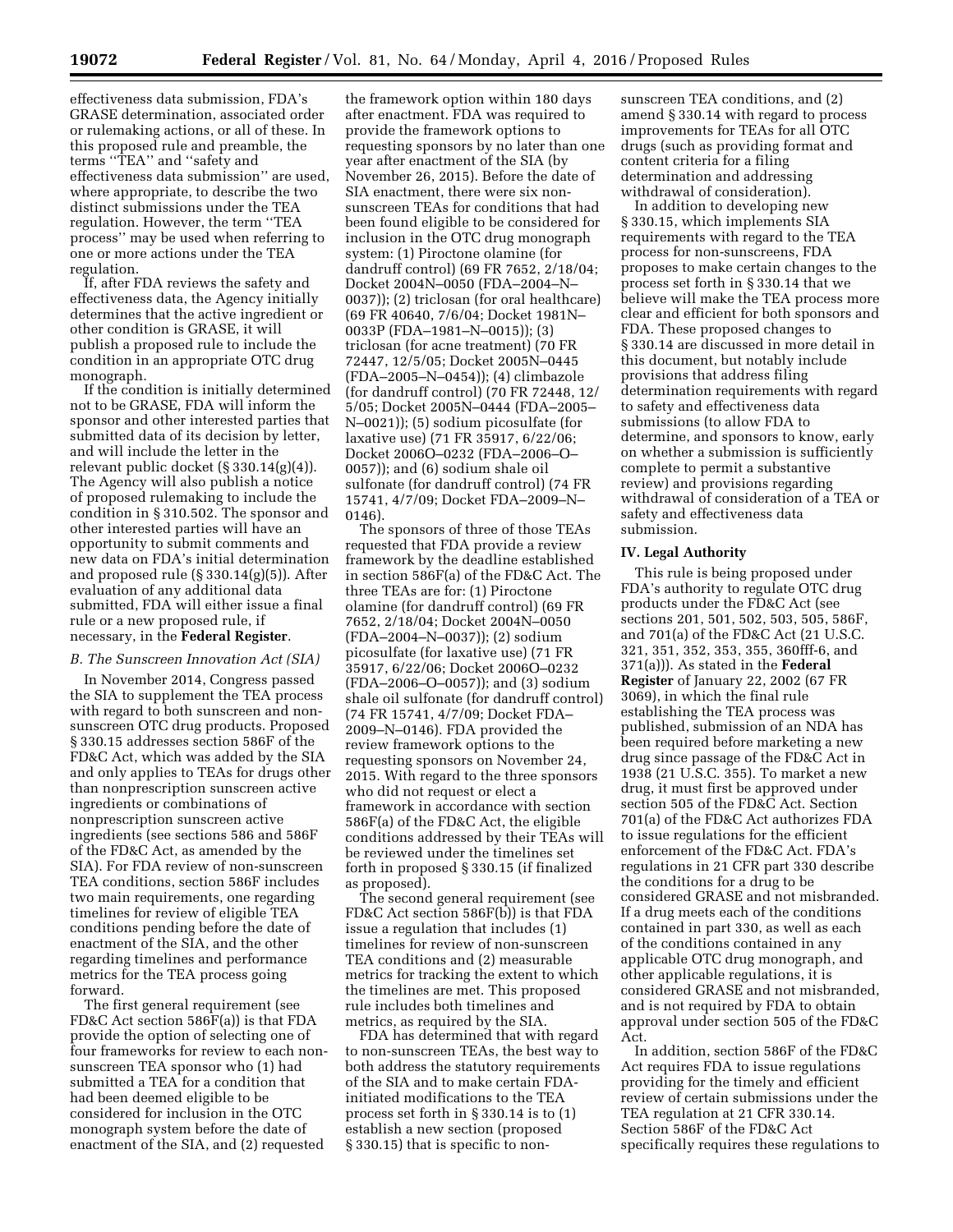include timelines and metrics associated with the review of certain submissions under the TEA regulation. Proposed § 330.15 would add timeline and metrics provisions that are intended to implement section 586F of the FD&C Act.

### **V. Description of the Proposed Rule**

In this rule, we are proposing to establish new § 330.15 and to amend current § 330.14. In particular, we are proposing to: (1) Establish timelines and metrics for review of non-sunscreen TEA conditions, (2) add provisions concerning filing determination requirements with regard to the content and format of safety and effectiveness data submissions under § 330.14(f), (3) address withdrawal of consideration of TEAs and safety and effectiveness data submissions, (4v) add related definitions, and (5) make clarifying and conforming changes to the TEA regulation. These proposed changes are discussed in detail in this section.

# *A. Timelines for FDA Review and Action on Time and Extent Applications and Safety and Effectiveness Data Submissions (Proposed § 330.15)*

The SIA mandates that FDA issue regulations to establish timelines and metrics regarding the review of nonsunscreen TEA conditions, and provides that the proposed timelines may vary based on the content, complexity, and format of the submission, and that they must (1) reflect FDA's public health priorities, including the potential public health benefits posed by the inclusion of additional drugs in the OTC drug monograph system, (2) take into consideration the availability of FDA resources for carrying out such priorities and the relevant review processes and procedures, and (3) be reasonable, taking into account the required consideration of priorities and resources (FD&C Act section 586F(b)(2)). Proposed § 330.15 is intended to implement these requirements.

## 1. Applicability (See Proposed § 330.15(a))

As a general matter, the timeline provisions in proposed § 330.15 apply to FDA and are triggered by specific actions by sponsors, such as submission of a TEA or submission of a safety and effectiveness data submission (as defined in proposed § 330.14(a)) and, in some cases, FDA (*e.g.,* the date of filing). The metrics provisions also apply to FDA.

Proposed § 330.15(a) describes which TEA conditions are subject to the timelines for FDA review and action in this section and which are not. We

invite comment on the proposed applicability of this section. In particular, FDA is proposing that the review of an active ingredient or other condition in a TEA submitted under § 330.14 for consideration in the OTC drug monograph system would be subject to the proposed timelines, with two exceptions.

First, in  $\S 330.15(a)(1)$ , FDA proposes that § 330.15 does not apply to a sunscreen active ingredient or a combination of sunscreen active ingredients or other conditions for such ingredients. Section 586F(b) of the FD&C Act directs the Agency to issue regulations establishing timelines for drugs other than nonprescription sunscreen active ingredients or combinations of nonprescription sunscreen active ingredients. The SIA recognizes that active ingredients can only be GRASE under specified conditions. For example, section 586A of the FD&C Act, which was added by the SIA to provide an alternative route for inclusion in the sunscreen monograph, states that a person may submit a request to FDA for a determination of whether a nonprescription sunscreen active ingredient or combination of ingredients, for use under specified conditions, to be prescribed, recommended, or suggested in the labeling thereof (including dosage form, dosage strength, and route of administration) is GRASE. Because the TEA regulation addresses active ingredients and other conditions, including dosage forms, and an active ingredient can only be GRASE under specified conditions, we understand the reference to TEAs for drugs other than sunscreen active ingredients in section 586F(b) of the FD&C Act to be distinguishing sunscreen active ingredients and related conditions from non-sunscreen active ingredients and related conditions. Furthermore, ''pending requests'' for sunscreen active ingredients under the SIA are subject to the provisions of section 586C(b) of the FD&C Act, as amended by the SIA (21 U.S.C. 360fff–3(b)), which include timeframes for FDA review and action. Therefore, under proposed § 330.15(a), § 330.15 would not apply to sunscreen active ingredients and related conditions.

Second, in § 330.15(a)(2), FDA proposes that § 330.15 generally does not apply to non-sunscreen active ingredients or other conditions submitted in TEAs under § 330.14 on or before the date of enactment of the SIA. Section 586F(b)(1) of the FD&C Act directs the Agency to issue regulations establishing timelines for the review of

TEA conditions submitted after the date of enactment of the SIA. However, as provided in the SIA, any non-sunscreen TEA conditions determined to be eligible to be considered for inclusion in the OTC drug monograph system before the date of enactment of the SIA, for which the sponsor did not request a framework for review under section 586F(a)(1), will also be reviewed under the timelines set forth in § 330.15(c) of this proposed rule (see FD&C Act section 586F(a)(1)(C)) (if finalized as proposed). Accordingly, the scope of the exclusion in proposed § 330.15(a)(2) references section 586F(a)(1)(C) of the FD&C Act to account for such TEA conditions.

For sponsors of TEAs covering conditions that had been found eligible to be considered for inclusion in the OTC drug monograph system before the date of enactment of the SIA who elected to choose a framework for review, FDA was required to provide four optional frameworks that set forth timelines for FDA review (FD&C Act section  $586F(a)((2))$ . The frameworks included timelines for review if the sponsors choose an order process with or without a filing determination, or a rulemaking process with or without a filing determination. A notification of optional frameworks was provided to each requesting sponsor on November 24, 2015. Before the date of enactment of the SIA, there were six non-sunscreen TEA conditions that were found by FDA to be eligible to be considered for inclusion in the OTC drug monograph system (listed in section II.B). Of these, three sponsors elected a framework for review, and three did not (listed in section II.B).

2. Timelines for FDA Review and Action (Proposed New § 330.15(c)).

As discussed in the introduction to section V.A, section 586F(b) of the FD&C Act, as amended by the SIA, directs FDA to establish timelines for the review of certain TEA conditions. As also discussed in section V.A.1, in addition to applying to new nonsunscreen TEAs, these timelines would apply to certain non-sunscreen TEA conditions that were found to be eligible before November 26, 2014. Section 586F(b) of the FD&C Act also requires timelines for internal procedures related to the review of safety and effectiveness data submissions.

FDA is proposing to establish the timelines described in this section of the document for FDA review and action, as described in proposed new § 330.15(c).

Note that terms for certain actions that begin review timelines for FDA are defined in proposed amendments to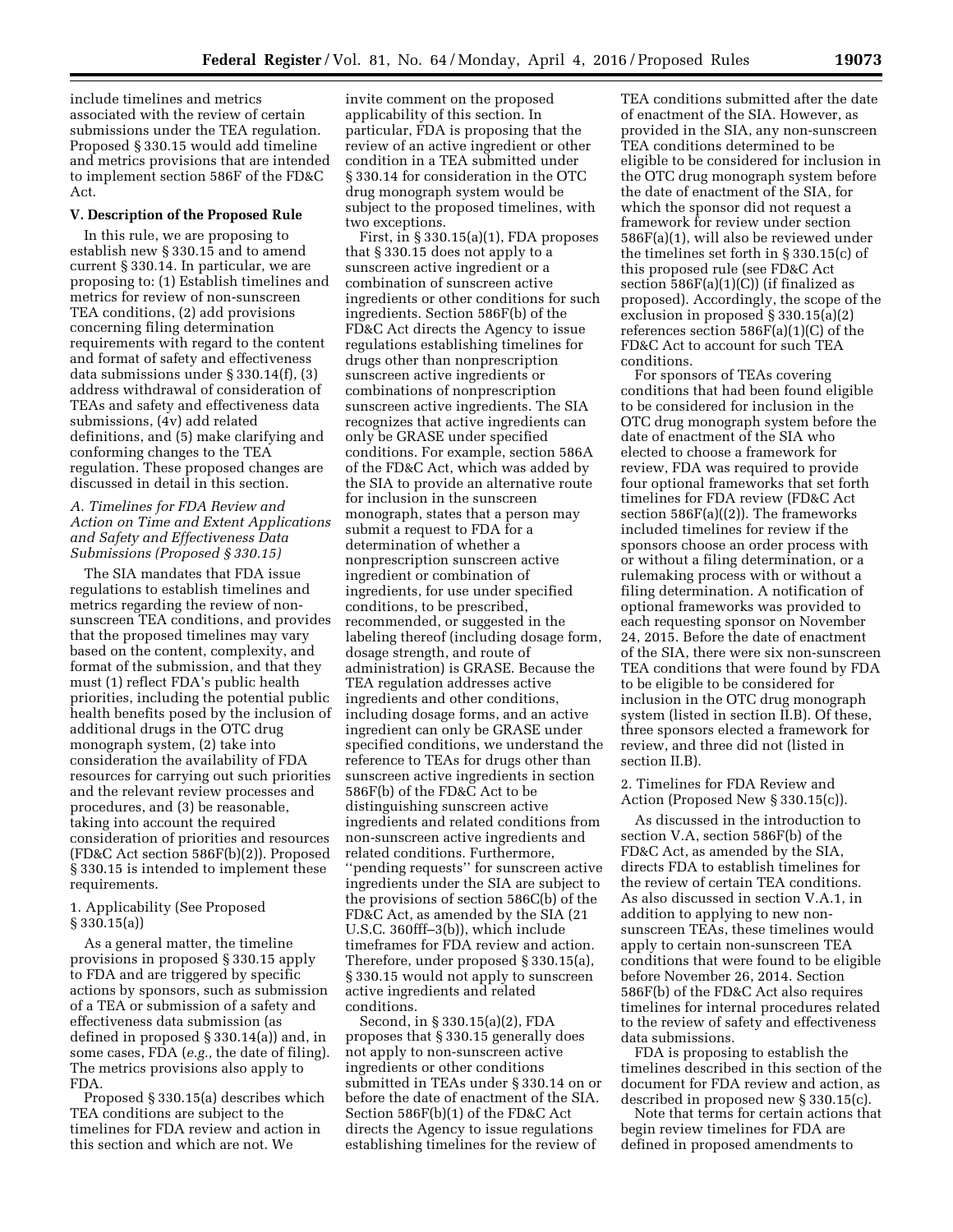§ 330.14 (*e.g.,* ''date of filing''). In addition to clarifying that its definitions apply to proposed § 330.15, proposed § 330.14(a) would clarify the applicability of the definitions in section 201 of the FD&C Act by expressly stating that any relevant definitions in that section, such as the definition of ''person'' at section 201(e), would apply to §§ 330.14 and 330.15.

### a. Proposed Timelines

The proposed timelines are:

• FDA will issue a notice of eligibility or post to the docket a letter of ineligibility, in accordance with § 330.14(d) and (e), within 180 days of submission of a TEA under § 330.14(c).

• FDA will issue a filing determination in accordance with § 330.14(j) within 90 days of receipt by FDA of a safety and effectiveness data submission from the sponsor under § 330.14(f). Under proposed § 330.14(a)(5), a safety and effectiveness data submission is defined as a data package submitted by a sponsor that includes safety and effectiveness data and information under § 330.14(f) and that is represented by the sponsor as being a complete submission. Therefore, FDA will not start the 90-day filing determination period until the sponsor has confirmed that it considers the submission to contain all data and information required under § 330.14(f) by providing a statement that the submission is a complete safety and effectiveness data submission. If the sponsor submitted such a safety and effectiveness data submission at the same time as the sponsor submitted the TEA, and the condition addressed in the TEA is deemed eligible for consideration, FDA will issue a filing determination within 90 days after issuing the notice of eligibility.

• If the active ingredient or other condition is initially determined not to be GRASE, FDA will inform the sponsor and other interested parties who have submitted data of its determination by feedback letter in accordance with § 330.14(g)(4), within 730 days (generally 24 months) from the date of filing. FDA is considering whether to add a codified provision to address sponsor requests for additional time in response to a feedback letter and how that would affect the timeline for review. We welcome comments on this issue.

• FDA will issue a notice of proposed rulemaking within 1,095 days (generally 36 months) from the date of filing to either:

 $\circ$  Include the active ingredient or other condition in an appropriate OTC monograph(s), either by amending an

existing monograph(s) or establishing a new monograph(s), if necessary; or

 $\circ$  Include the active ingredient or other condition in § 310.502 (which would require the sponsor to seek approval under section 505 of the FD&C Act before marketing).

• FDA will issue a final rule within 912 days (generally 30 months) of the closing of the docket of the proposed rulemaking under § 330.15(c)(4). If the docket is reopened, the final rule will be issued within 912 days of the closing of the re-opened docket.

For non-sunscreen TEA conditions that were found to be eligible before enactment of the SIA and that would be subject to the timelines in proposed § 330.15, FDA intends to treat the date of publication of the final rule for § 330.15 to be the date of filing for purposes of §§ 330.14 and 330.15. Therefore, upon the publication of the final rule, the timelines in proposed § 330.15(c)(3), if applicable, and  $§ 330.15(c)(4)$  would begin for these eligible TEA conditions.

# b. Development of Timelines

As required by the SIA (section 586F(b)(2) of the FD&C Act), FDA considered specific factors in developing the timelines in proposed new § 330.15(c). In particular, the SIA provides that the timelines for the review of non-sunscreen TEA conditions *may* vary based on the content, complexity, and format of the submission, and *shall* (1) reflect FDA public health priorities (including potential public health benefits of including additional drugs in the OTC drug monograph system), (2) take into consideration the resources available for carrying out such public health priorities and the relevant review processes and procedures, and (3) be reasonable, taking into account the required consideration of priorities and resources just described (section 586F(b)(2)(A) and (B) of the FD&C Act).

FDA is allowed (for the ''may'' factors) or required (for the ''shall'' factors) to take these factors into account in the timelines for review of non-sunscreen TEAs and related submissions. These SIA provisions recognized factors that could possibly affect how long it may take FDA to complete review of a particular TEA and related submissions. The timelines proposed in § 330.15 factored in the considerations that are required under the SIA; they reflect the projected time necessary for FDA to complete its review of marketing, filing, and scientific data and other information, as well as to make tentative and final determinations about the adequacy of

the submissions to ultimately support a finding that the active ingredient or other condition is or is not GRASE and not misbranded for nonprescription use, based on the Agency's public health priorities and the resources available to carry them out. The timelines also include the projected time necessary to draft and finalize the letters or rules (proposed and final), and when applicable, prepare the document for publication in the **Federal Register**. In addition, the timelines take into account other activities that may occur during the review, such as convening an advisory committee meeting, meeting with sponsors, or both. FDA believes that the proposed timelines are reasonable, taking into consideration FDA's priorities and resources. More detail on how FDA took these factors into account is provided in this section.

### i. FDA Public Health Priorities

Under section 586F(b)(2)(B)(i) of the FD&C Act, the timelines must reflect FDA's public health priorities, including the potential public health benefits posed by the inclusion of additional drugs in the OTC drug monograph system. FDA has a very broad mandate and multiple public health priorities, with limited resources to address these priorities.

FDA's Center for Drug Evaluation and Research (CDER) is responsible for regulating the safety and efficacy of both prescription and nonprescription human drugs. Like FDA as a whole, CDER must continually balance multiple important public health priorities, of which the OTC Drug Review is one. CDER does, and will continue to, consider the OTC Drug Review among its priorities as it endeavors to appropriately allocate staff and resources within the context of all CDER responsibilities.

Examples of how FDA public health priorities may affect the time required for the review of non-sunscreen TEA conditions under the proposed timelines include situations such as a public health emergency or competing high priority work that requires diversion of the staff assigned to a TEA or safety and effectiveness data submission.

ii. Resources Available for Carrying Out Such Priorities

Under section 586F(b)(2)(B)(ii), the timelines must take into consideration Agency resources available for carrying out its public health priorities and the processes and procedures related to the review of TEA conditions. Examples of resource constraints that may affect the time required for review include, but are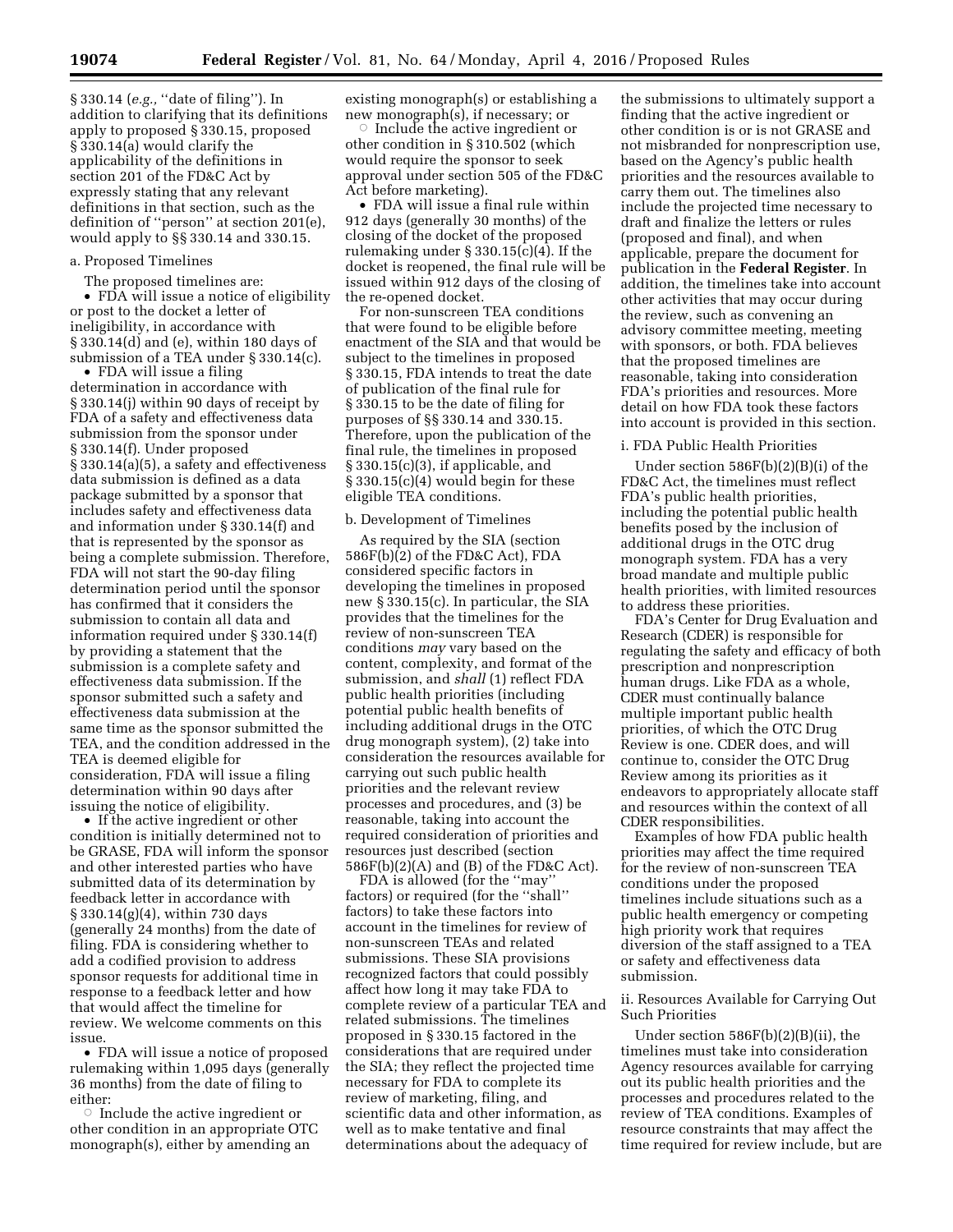not limited to: multiple TEAs arriving at or near the same time; general expected staff and budget constraints; unexpected staff and budget constraints; personnel turnover and lag times in hiring new staff; etc. For example, FDA has only a certain number of trained staff available to assign to TEA review work, and these staff generally have other assigned work in addition to TEA reviews.

### iii. Reasonableness, Taking Into Consideration Agency Priorities and Resources

In developing the timelines set forth in proposed new § 330.15(c), FDA has attempted to set reasonable timelines that will be achievable in most circumstances, given our experience to date with TEAs and related safety and effectiveness data submissions. While FDA expects that the filing determination requirements we propose adding to § 330.14(j) will help to avoid major content and format deficiencies in incoming safety and effectiveness data submissions, there is likely still to be some variation in the formatting of incoming TEAs and safety and effectiveness data submissions, and a related variation in the ease and efficiency of review.

In determining reasonable timelines, FDA also considered the potential effect on stakeholders, including TEA sponsors and the public. In addition to considering the benefits that the proposed timelines and related metrics would provide to sponsors (*e.g.,* more transparency regarding the TEA review process, increased predictability regarding how long each major process step is expected to take, and metrics on how long each step actually takes), FDA also considered other potential impacts of the proposed timelines on sponsors, including concerns regarding the time required to complete the review and rulemaking process. For each step in the TEA process, FDA attempted to determine a timeline that is achievable, consistent with timelines for similar FDA activities in other contexts to the extent possible (*e.g.,* NDA process timelines, general rulemaking experience), consistent with the Agency's priorities and resources, and that reasonably takes into consideration the interests of the public (in safe and effective OTC drug products) and sponsors (in a timely and efficient review process). For some steps, this resulted in FDA setting a shorter timeline than it had previously estimated for the step. For example, the proposed timeline for the eligibility determination step (proposed new § 330.15(c)(1)) is 180 days from receipt of a TEA, which is roughly half the time

estimated by FDA for this step in a 2011 guidance to industry (Ref. 1).

# Eligibility Determination

With respect to the eligibility determination  $(\S 330.15(c)(1))$ , FDA is proposing to review and issue a notice of eligibility or post to the docket a letter of ineligibility within 180 days of receipt of a TEA, which FDA considers to be a reasonable timeline, taking into consideration Agency priorities and resources. As stated previously, in a 2011 final guidance to industry, FDA previously estimated a 1-year timeframe for taking this action (Ref. 1).

## Filing Determination

FDA is proposing to issue a filing determination within 90 days of submission by the sponsor of a safety and effectiveness data submission, which is defined in proposed § 330.14(a), in part, as a submission that the sponsor has confirmed it considers to be complete (*i.e.,* contains all data and information required under § 330.14(f)). While this timeline is 30 days longer than the filing provisions in 21 CFR 314.101 for NDAs and ANDAs, we anticipate that the filing review of a safety and effectiveness data submission for a nonprescription active ingredient or other condition may require more time than an NDA or ANDA review because the submission may consist of data and information from a wider variety of sources, with possibly a greater reliance on certain sources (*e.g.,*  published literature).

### Rulemaking and Feedback Letter

Notice and comment rulemaking is generally a lengthy and multistep process (Ref. 2). The timelines in this proposed rule are consistent with the length of time typically required for other rulemaking, and reflect the amount of time FDA anticipates will be required for the reviews of safety and effectiveness data submissions and related rulemaking.

Major steps for FDA rulemaking generally include determination that a rule is needed and what the rule should say; drafting, reviewing, and finalizing the proposed rule; publishing the proposed rule; a public comment period and review of the comments; revising the proposed rule as appropriate; reviewing the draft final rule and finalizing it, and publishing the final rule in the **Federal Register**.

As noted previously, rulemaking is often a lengthy process, and the OTC Drug Review process (of which the TEA process is a part) offers additional rulemaking challenges, such as were discussed in a public meeting on OTC

process reform held by FDA in 2014 (''Over-The-Counter Drug Monograph System—Past, Present and Future; Public Hearing,'' 79 FR 10168, February 24, 2014; Docket No. FDA–2014–N– 0202). Additional information, such as the hearing transcript, is available at *[http://www.fda.gov/Drugs/NewsEvents/](http://www.fda.gov/Drugs/NewsEvents/ucm380446.htm) [ucm380446.htm.](http://www.fda.gov/Drugs/NewsEvents/ucm380446.htm)* For TEA active ingredients and other conditions, the timelines for rulemaking involve conducting the scientific review, making a GRASE determination, and drafting and finalizing the rule for publication in the **Federal Register**. FDA estimates that initial scientific review of a complete safety and effectiveness data submission, including for new molecular entities that have never been marketed in the United States, will take approximately 730 days (generally 24 months). In addition to conducting this comprehensive review, the timeline may also include other activities, such as convening an advisory committee (or, under rare circumstances, an advisory review panel under § 330.10) and meeting with sponsors.

If the active ingredient or other condition is initially determined not to be GRASE for OTC use in the United States, FDA will also issue a feedback letter within this 730-day (generally 24 month) timeline. The feedback letter may identify the specific gaps in the data or information necessary to make a GRASE determination, and it provides the sponsor with time before the NPRM is published that could be used to begin collecting the data or information required for potential inclusion in a monograph. We note that a feedback letter reflects the Agency's initial determination. If FDA does not issue a feedback letter, it does not guarantee that we will ultimately determine that an ingredient is GRASE and not misbranded.

FDA proposes to issue an NPRM within 1,095 days (generally 36 months) from the date of filing (as defined in proposed  $\S 330.15(a)(6)$ ). For an active ingredient or other condition that is initially determined to be GRASE, FDA would issue a proposed rule to include the condition in the appropriate OTC monograph. For an active ingredient or other condition that is initially determined not to be GRASE, FDA would issue a proposed rule to include the condition in 21 CFR 310.502 (the regulation listing drugs that have been accorded new drug status through rulemaking and must be approved under section 505 of the FD&C Act before marketing). In general, FDA intends to close the public comment period for the proposed rule at 90 days,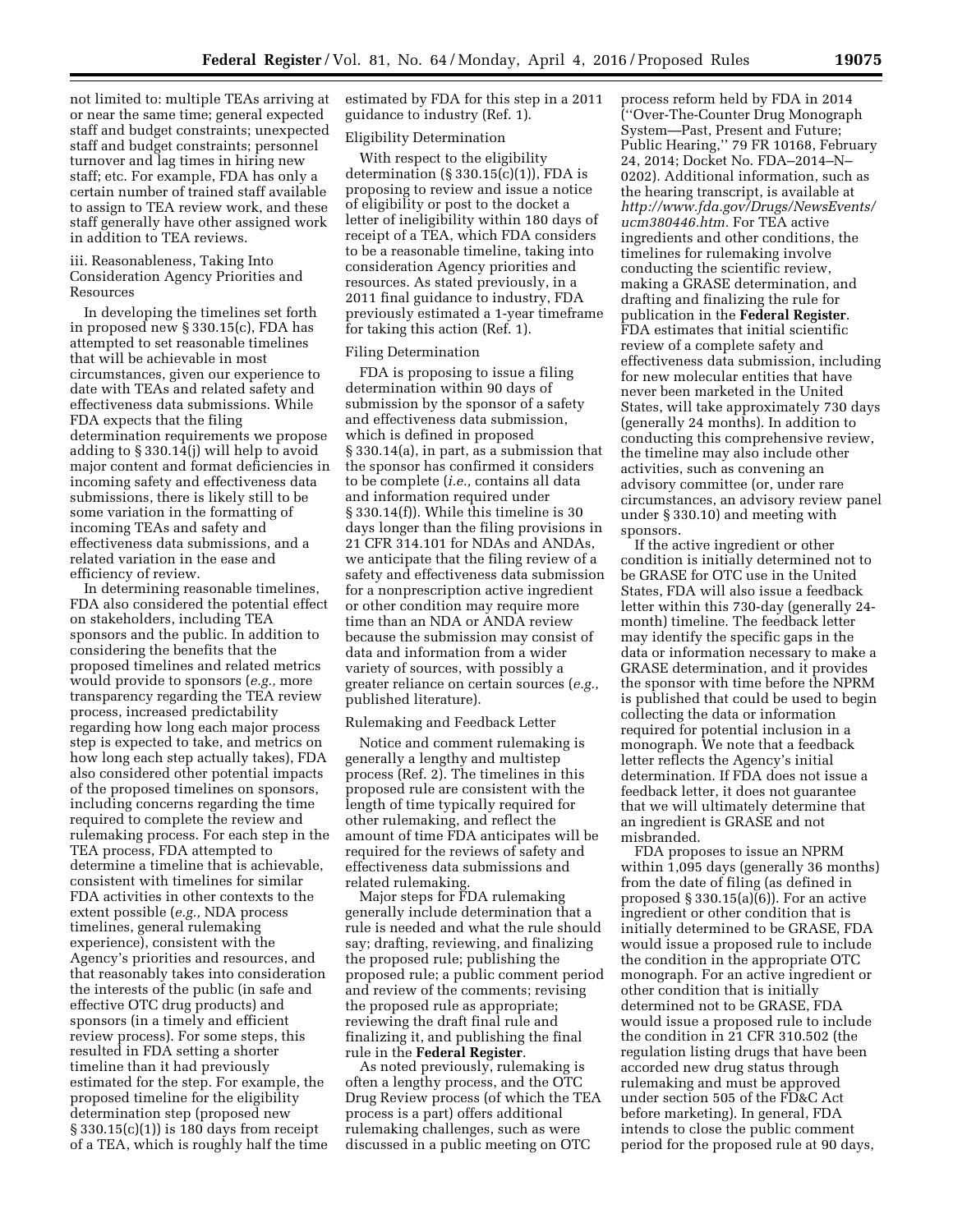unless a request to defer further rulemaking to allow the submission of new safety or effectiveness data to the record is granted.

FDA is proposing to issue a final rule within 912 days (generally 30 months) of the closing of the comment period for the proposed rule. During this 912-day time period, FDA will review and consider any new data, information, and public comments submitted to the docket and draft and publish a final regulation.

Timelines for FDA review and action for sunscreen active ingredients under sections 586B and 586C of the FD&C Act, as amended by the SIA, are generally shorter than those in this proposed rule. The most notable differences are the timelines for proposed and final GRASE determinations which, under the SIA requirements for sunscreen active ingredients, are made through an order process rather than a rulemaking process. The order process eliminates some of the requirements of rulemaking that are time-consuming and resource intensive.

A 2009 Government Accountability Office (GAO) report (Ref. 3) examined, among other things, how long agencies, including FDA, take to issue rules. For the 16 case studies, the report found significant variation in time to complete rulemaking, with an average of about four years and a range of one to nearly 14 years. Factors that influenced the time needed to issue a rule included the complexity of the issues, Agency priorities, and the amount of internal and external review required (Ref. 3 at p. 19).

In summary, based on the type of data typically submitted in a TEA, along with the potential variability in the content and formatting of that submission, and because of the complex scientific review required to determine if an active ingredient or other condition is GRASE for OTC use, the possible use of an advisory committee, and the requirements for the rulemaking process itself, FDA considers the timelines put forth in this proposed rule to be reasonable, taking into consideration Agency priorities and resources. As described in further detail in the paragraphs that follow, if a TEA and the related safety and effectiveness data submission are straightforward, wellorganized, and complete, FDA may be able to take action within shorter timeframes than proposed in this rule.

As stated previously, under section 586F(b)(2)(A) of the FD&C Act, the timelines established in the regulations required under that section could vary based on the content, complexity, and

format of the submission. FDA considered a number of timeline options. Ultimately, FDA determined that instead of setting multiple proposed timelines for submissions of varying content, complexity, and format, it would be more efficient and sensible to set one general timeline for the review of non-sunscreen TEA conditions that accommodates anticipated variation among submissions. There is likely to be some variation in how quickly each submission is reviewed, because each will present a unique set of data and each review will occur in the context of multiple ongoing FDA activities and priorities. This may result in a review step taking less time than proposed in § 330.15(c) (for example, if a submission is well-organized, complete when submitted, and straightforward). In unusual circumstances, a review or rulemaking step may require a longer time than proposed in § 330.15(c) (*e.g.,*  an unusually high volume of TEAs submitted, an especially complex new ingredient or other condition, or a public health emergency that diverts Agency resources). However, FDA would endeavor to meet the proposed timelines in § 330.15(c) for all submissions, and any missed timelines would be reflected in the metrics set forth in proposed § 330.15(b). In summary, the provisions in § 330.15(c) provide sponsors and the public with consistent timeframes for expected Agency action. In the paragraphs that follow, we discuss some practical examples of how certain factors might be expected to impact FDA review of a non-sunscreen TEA condition:

# Æ Content

The quantity and quality of submitted data can generally impact FDA's review. If a TEA or safety and effectiveness data submission includes all the information that is required and all information that the sponsor wishes to have considered in the initial submission to FDA, it is likely possible to complete review of the TEA or safety and effectiveness data submission more quickly than if it has poor quality data, if FDA finds that clarification or additional data is needed, or if the sponsor submits additional spontaneous data supplements during the substantive review.

# **Complexity**

Complexity, including, among other things, the nature of the active ingredient or other condition that is the subject of the TEA and the status of the monograph for the therapeutic category (*i.e.,* final, tentative, or new) may also impact FDA's review. For example,

review of a TEA and safety and effectiveness data submission for an active ingredient that has not previously been evaluated under the monograph for any use would likely be more complex than for an ingredient that is the subject of a GRASE determination in another monograph category. In addition, a review that involves a new technology would be more complex than one that does not.

The OTC monograph status for the therapeutic category (final, tentative, or new) and the U.S. Pharmacopeia (USP) monograph status (whether establishment of a USP monograph is required or not) may each affect the time required for review and rulemaking, in that addition of an active ingredient or other condition to a final OTC monograph once the GRASE determination is made would generally be faster than working with a tentative or new OTC monograph. Also, because a USP monograph for the ingredient is required before FDA can issue a final rule adding an active ingredient to an OTC monograph (§ 330.14(i)), the USP monograph status may lengthen the review and rulemaking time.

Finally, if FDA determines that an advisory committee or an advisory review panel is appropriate (*e.g.,* for a particularly complex new issue), that process could increase the time required to complete the review, particularly if the committee's recommendations raised additional issues to review.

# $\circ$  Format

The format including, among other things, whether a TEA or safety and effectiveness data submission is wellorganized or poorly-organized, whether some or all of the information is submitted in electronic format, etc., could also impact FDA's review. We note that FDA recently issued draft guidance for industry regarding the format and content of data submissions for nonprescription sunscreen active ingredients (Ref. 4). A well-formatted TEA can generally be reviewed more quickly and efficiently than a poorlyorganized TEA. In addition, review could take longer (or result in a refusal to file) if a safety and effectiveness data submission is disorganized with a structure that does not facilitate review for completeness, if there are electronic submissions that cannot be opened or that cannot be readily navigated (*e.g.,*  hyperlinks do not operate), or if there are data tabulations or graphic displays that are not interpretable, inadequately labeled, or do not indicate data sources. These issues may arise, in particular, with regard to safety and effectiveness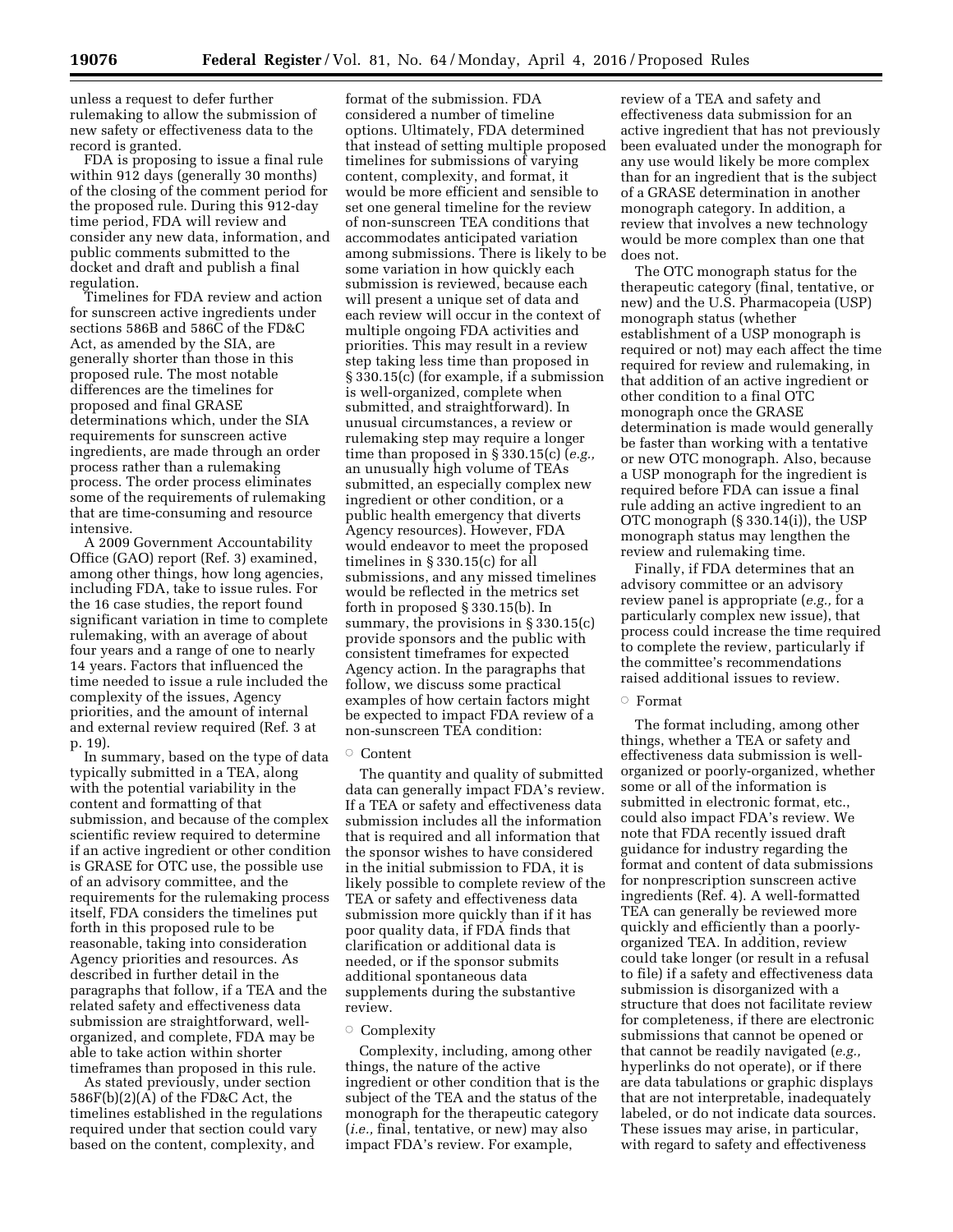data submissions that are filed over protest.

# 3. Metrics (Proposed New § 330.15(b))

Section 586F(b) of the FD&C Act requires FDA to establish measurable metrics for tracking the extent to which the timelines set forth in the regulations are met (see proposed timelines under § 330.15(c)). FDA is proposing to maintain a publicly available posting of metrics for the review of TEAs and safety and effectiveness data submissions submitted under § 330.14 that are subject to the timelines under proposed § 330.15(a), and update the posting annually. The posting will contain the metrics listed in this section, as proposed in § 330.15(b), for submissions received during the previous calendar year.

• Number and percent of eligibility notices or ineligibility letters issued within 180 days of submission of a TEA (*i.e.,* for new TEAs submitted during the year, the number and percentage for which FDA issued either an eligibility notice or an ineligibility letter within 180 days).

• Number and percent of filing determinations issued within 90 days of submission of a safety and effectiveness data submission (*i.e.,* for safety and effectiveness data submissions received during the year, the number and percentage for which FDA issued a filing determination within 90 days).

• If applicable, number and percent of feedback letters issued within 730 days (generally 24 months) from the date of filing (*i.e.,* the number of feedback letters issued during the year, if any, and the number and percent of these that were issued within 730 days from the date of filing the safety and effectiveness data submission).

• Number and percent of notices for proposed rulemaking issued within 1,095 days (generally 36 months) from the date of filing (*i.e.,* the number of notices of proposed rulemaking issued during the year, if any, and the number and percent of these that were issued within 1,095 days from the date of filing).

• Number and percent of final rules issued within 912 days (generally 30 months) of closing of the docket of the proposed rulemaking (*i.e.,* the number of final rules issued during the year, if any, and the number and percent of these that were issued within 912 days of the closing of the docket of the proposed rulemaking). We note that if the docket is reopened, the 912 days will be measured from the date the reopened docket is closed.

• Total number of TEAs submitted under § 330.14; FDA may also post a

total number of TEAs that have been submitted in all previous years.

For purposes of the metrics, a lack of FDA action in response to a triggering event in the previous calendar year will not be factored in unless the response was due in the previous calendar year. In other words, if a sponsor submits a TEA in October of the previous calendar year, and FDA has not yet issued a notice of eligibility or letter of ineligibility because 180 days has not elapsed by the end of the calendar year, under the proposed metrics, FDA would not consider the lack of response as missing the timeline. Whether FDA met the timeline or not would be reflected in the next year's metrics.

FDA intends to track these metrics and post them publically on the FDA Internet site. The Agency routinely uses its Internet site to post information and track progress and performance metrics on various initiatives (Ref. 5).

The Agency anticipates that the proposed metrics web posting will improve transparency by providing sponsors and the public with information that will enable them to quickly ascertain the number of TEAs that have been submitted to FDA, and the Agency's performance in meeting the proposed timelines. Over time, these measurements may also assist the Agency with resource planning and utilization.

*B. Amendments to § 330.14 ''Additional Criteria and Procedures for Classifying OTC Drugs as Generally Recognized as Safe and Effective and Not Misbranded''* 

FDA is proposing to revise § 330.14 to add new definitions and requirements. The new proposed definitions are primarily meant to clarify the beginning or ending of the timelines for FDA review and action as proposed in new § 330.15. The new proposed requirements include filing determination provisions under proposed new § 330.14(j) and ''withdrawal of consideration'' provisions under proposed new § 330.14(k), which are intended to make the TEA process more efficient for both sponsors and FDA.

# 1. Definitions (Proposed Revised § 330.14(a))

FDA is proposing new definitions that, in general, are intended to clarify the beginning or ending of the timelines for FDA review and action as proposed in § 330.15. FDA is adding these definitions to § 330.14 instead of proposed new § 330.15 because § 330.14 describes the TEA process to which these definitions apply. The definitions for ''condition'' and ''botanical drug

substance,'' proposed under  $§$  330.14(a)(1) and (2) respectfully, are unchanged from the current definitions under § 330.14(a). FDA is proposing to add the following new definitions of terms that apply to § 330.14.

• FDA is proposing that the term ''sponsor'' mean the person (as defined in section 201(e) of the FD&C Act) that submitted a TEA under § 330.14(c). Because the TEA process involves a public rulemaking process, comments from other interested parties, such as additional safety and effectiveness data, may be submitted to the docket for a TEA condition. FDA is proposing this definition to make clear that the sponsor is the person that submitted the TEA and related safety and effectiveness data submission, and will be the recipient of certain letters communicating FDA decisions. Because this is a public process, such letters will also be posted publicly to the relevant docket.

• FDA is proposing that the term ''time and extent application (TEA)'' mean a submission by a sponsor under § 330.14(c), which will be evaluated by the Agency to determine eligibility of a condition for consideration in the OTC drug monograph system. FDA is proposing this definition to make clear the difference between a submission to FDA for the purposes of establishing that the condition has been marketed for a material time and to a material extent versus a submission to FDA for the purposes of establishing that the condition is GRASE.

• FDA is proposing that the phrase ''safety and effectiveness data submission'' mean a data package submitted by a sponsor that includes safety and effectiveness data and information under § 330.14(f) and that is represented by the sponsor as being a complete submission. FDA is proposing this definition to differentiate this type of submission from the TEA. It also clarifies that FDA will not begin its filing determination under § 330.14(j) unless the sponsor first asserts that the submission is complete.

• FDA is proposing that the phrase ''date of filing'' mean the date of the notice from FDA informing the sponsor that FDA has made a threshold determination that the safety and effectiveness data submission is sufficiently complete to permit a substantive review. For submissions filed over protest in accordance with § 330.14(j)(3), the date of filing is the date of the notice from FDA informing the sponsor that FDA has filed the submission over protest. This date will be no later than 30 days after the sponsor's request that FDA file the submission over protest. FDA is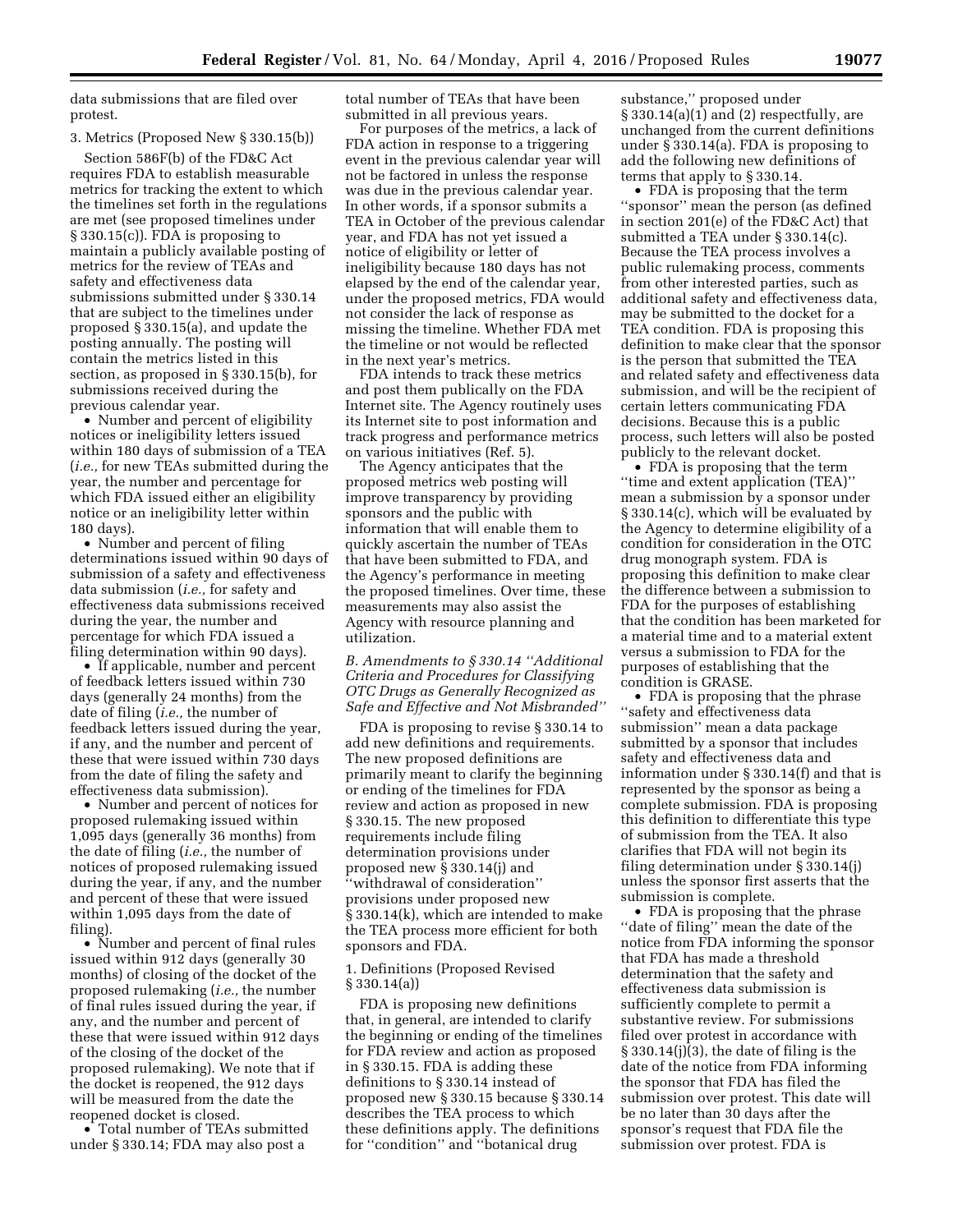proposing this definition to make clear the start of the timeframe for FDA review and action under § 330.15(c)(3) and (4).

• FDA is proposing that the term ''feedback letter'' mean a letter issued by the Agency in accordance with § 330.14(g)(4) that informs the sponsor and other interested parties who have submitted data under paragraph (f) of this section that a condition is initially determined not to be GRASE. FDA is proposing this definition to clarify the FDA action under § 330.14(g)(4) and the timeframe for such action under  $§ 330.15(c)(3).$ 

2. Filing Determination (Proposed New § 330.14(j))

FDA is proposing new requirements that specify certain filing determination requirements that are intended, in part, to help improve the content and format of a safety and effectiveness data submission. FDA is also proposing timelines related to these proposed new requirements. For example, submission criteria include factors such as whether the submission includes all required information, whether the submission is organized and formatted in a manner that allows FDA to readily determine if it is sufficiently complete to permit a substantive review, and whether the submission includes all required certifications.

The proposed new section also sets forth processes that apply whether the submission is accepted for filing, refused, or filed over protest. If the submission is filed, the date of filing, as defined in proposed § 330.14(a), represents the start of FDA's initial review for a GRASE determination, and triggers the start of timelines under proposed §§ 330.15(c)(3) and (4).

FDA believes that these proposed requirements would benefit both TEA sponsors and FDA, as well as potentially benefitting other interested parties. In FDA's experience, TEArelated submissions vary widely in their content and format and are sometimes difficult or extremely time-consuming and resource-intensive to review as submitted (*e.g.,* missing data; copies of articles in foreign languages without an accompanying translation; hyperlinks that do not work; data submitted piecemeal; data not organized in any discernable manner, such as a submission with no listing of contents, page numbers, data categories, etc.). The proposed new requirements would provide more clarity and certainty to sponsors as to the content and format of a safety and effectiveness data submission and would provide for FDA to let sponsors know early on in the

process if there is missing material or a problematic format that could delay review. For FDA, the proposed new requirements would be expected to result in more complete and clear data submissions from sponsors, to allow FDA to more easily and quickly determine whether the submission is sufficiently complete to permit FDA to go forward with a substantive review, and to ensure that once FDA begins its substantive review, the data and other information necessary for a complete review are available. If the submission is not sufficiently complete to allow substantive review, the new requirements would provide a clear pathway to communicate this issue to sponsors via a filing determination, and to communicate what additional information or format changes are required. Because safety and effectiveness data submissions are posted to the public docket, once filed, a more complete submission may also benefit other interested parties. Among other things, it may be easier for nonsponsor interested parties to determine whether there is information not otherwise reflected in the docket that they would like to submit for FDA to consider in the GRASE determination.

We note that while the SIA did not require FDA to issue a regulation regarding filing determination criteria for safety and effectiveness data submissions under § 330.14, it did require FDA to issue draft and final guidance on the format and content of information submitted by a sponsor in support of a ''request'' under section 586A of the FD&C Act and a ''pending request,'' which are related to sunscreens (see FD&C Act section  $586D(a)(1)(A)$  and  $(B)$ ). A notice of availability of the draft guidance on this topic was published in the **Federal Register** on November 23, 2015 (Ref. 4). When final, this guidance will provide the Agency's current thinking about the criteria for the content and format of the safety and effectiveness data submitted by the sponsor of a TEA for a nonprescription sunscreen active ingredient or related condition. As noted in the draft guidance, when finalized, parts of the general advice in that guidance about the content and format of sunscreen safety and effectiveness data submissions may also be useful to persons preparing submissions for non-sunscreen TEA conditions.

As stated earlier in this section, proposed § 330.14(j) sets forth criteria FDA would use in making a filing determination for a safety and effectiveness data submission, as well as timing and processes related to the

determination. In particular, in § 330.14(j)(1), FDA proposes that after FDA receives a safety and effectiveness data submission, the Agency will determine whether the submission may be filed. The determination would be whether or not to accept the submission for filing, after an initial review of the submission regarding whether the submission contains the data and information required under § 330.14(f) in an acceptable format, and satisfies the other filing criteria under § 330.14(j)(4). The filing of a submission under proposed § 330.14(j)(2) would mean that FDA has made a threshold determination that the submission is sufficiently complete to permit a substantive review.

In  $\S 330.14(j)(2)$ , FDA proposes that the date of filing will begin the FDA timelines described in  $\frac{2}{3}$  330.15(c)(3) and (4).

In § 330.14(j)(3), FDA proposes to describe the process for cases in which FDA refuses to file the safety and effectiveness data submission. If this happens, the Agency would notify the sponsor in writing and state the reason for the refusal under proposed § 330.14(j)(4). Proposed § 330.14(j)(3) provides the sponsor 30 days in which to request an informal conference with the Agency about whether the Agency should file the submission and sets forth the procedures if the sponsor wishes to file the submission over protest following the informal conference. Proposed § 330.14(j)(3) further provides that FDA will convene the informal conference within 30 days of the request from the sponsor. It also provides that if, within 120 days after the informal conference, the sponsor requests that FDA file the submission (with or without correcting the deficiencies), the Agency will file the safety and effectiveness data submission over protest under § 330.14(j)(2), notify the sponsor in writing, and review it as filed. The sponsor need not resubmit a copy of a safety and effectiveness data submission that is filed over protest.

In proposed § 330.14(j)(4), FDA describes the conditions under which FDA may refuse to file a safety and effectiveness data submission. These include a submission that:

 $\circ$  Is incomplete because it does not contain information required under § 330.14(f) (if such information is not provided because it is not relevant, the submission must clearly identify and explain the omission);

 $\overline{\circ}\;$  Is not organized or formatted in a manner to enable the Agency to readily determine if it is sufficiently complete to permit a substantive review;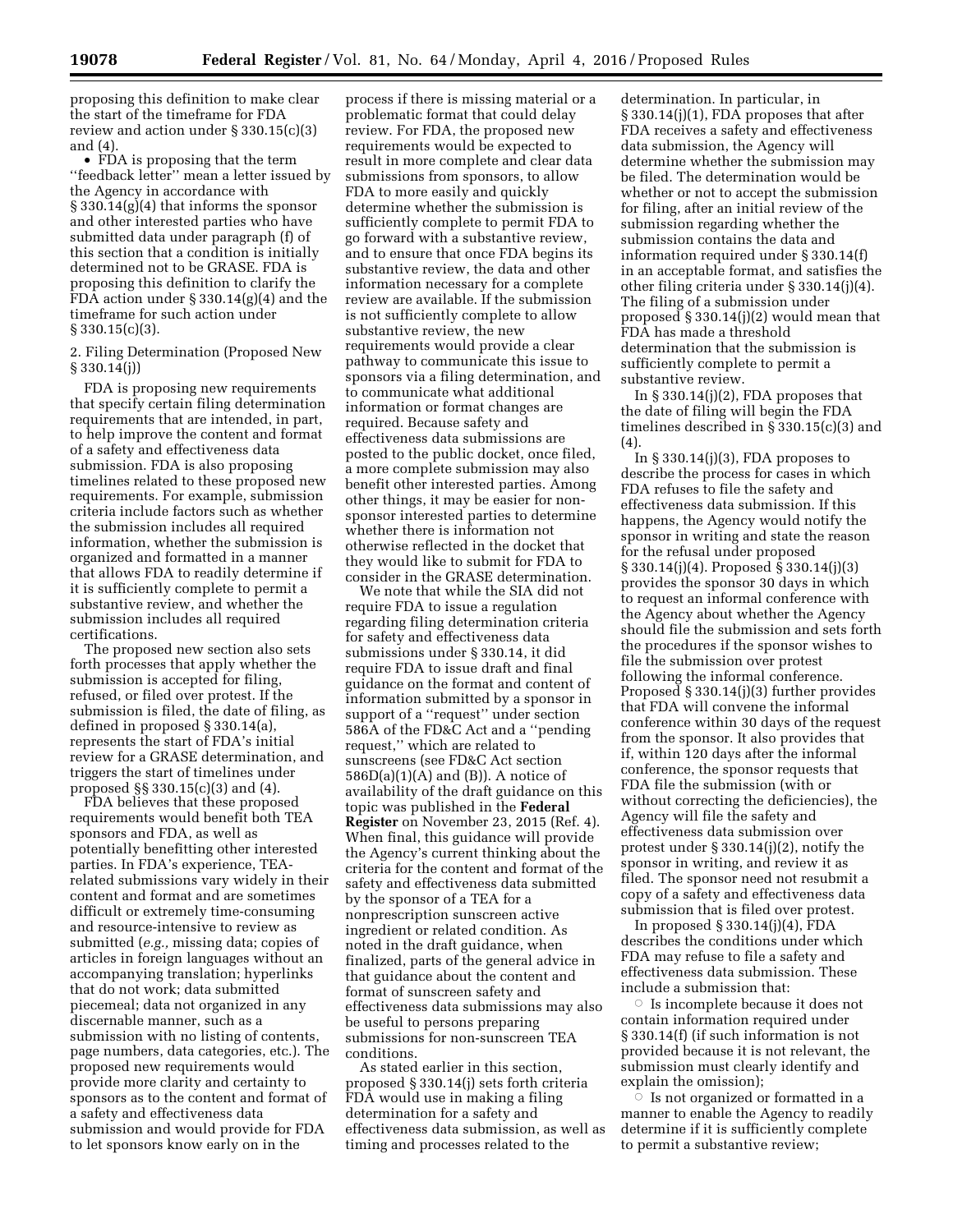$\circ$  Does not contain a signed statement that the submission represents a complete safety and effectiveness data submission and that the submission includes all the safety and effectiveness data and information available to the sponsor at the time of the submission, whether positive or negative;

 $\circ$  Does not contain an analysis and summary of the data and other supporting information, organized by clinical or nonclinical area;

 $\circ$  Does not contain a supporting document summarizing the strategy used for literature searches, including search terms, sources, dates accessed and years reviewed;

 $\circ$  Does not contain a reference list and copy of supporting information; or

 $\circ$  Includes data or information relevant to the GRASE determination that is marked as confidential without a statement that the information may be released to the public (if the relevant data was produced and marked confidential by a third party, the sponsor would need to include a statement that the sponsor is authorized to make the information publicly available or include an authorization from the third party permitting the information to be publicly disclosed).

In addition, the following four filing determination factors relate to requirements under other sections of the regulations. FDA may refuse to file a safety and effectiveness data submission if the submission:

 $\circ$  Does not contain either a complete environmental assessment or information supporting a categorical exclusion under part 25 (see 21 CFR part 25, ''Environmental impact considerations'');

 $\circ$  Does not contain a statement for each nonclinical laboratory study that it was conducted in compliance with part 58 requirements (see 21 CFR part 58, ''Good laboratory practice for nonclinical laboratory studies'') (or a statement of reasons for the noncompliance);

 $\circ$  Does not contain a statement for each clinical investigation involving human subjects that it was conducted in compliance with part 56 institutional review board regulations (see 21 CFR part 56, ''Institutional Review Boards'') or was not subject to those regulations, and that it was conducted in compliance with part 50 informed consent regulations (see 21 CFR part 50, ''Protection of human subjects''); or

 $\circ$  Does not include required part 54 financial certification and disclosure statements (see 21 CFR part 54, ''Financial disclosure by clinical investigators'').

3. Withdrawal of Consideration of a TEA or Safety and Effectiveness Data Submission (Proposed New § 330.14(k))

The Agency is also proposing to add withdrawal provisions to new § 330.14(k). These proposed provisions acknowledge that a sponsor may request withdrawal of consideration of a TEA or safety and effectiveness data submission. In addition, inaction by a sponsor in certain circumstances may be deemed by FDA as a request for withdrawal of consideration (*e.g.,*  prolonged failure of a sponsor to submit any safety and effectiveness data after receipt of an NOE, failure of a sponsor to respond to FDA communications). These proposed requirements are expected to help provide clarity on the status of TEAs and safety and effectiveness data submissions, and the effect of a withdrawal of consideration on the docket. They would also permit FDA to suspend work on those TEAs or safety and effectiveness data submissions that are no longer being pursued by the sponsor and for which FDA does not believe that the GRASE determination should go forward.

The Agency believes that the proposed provisions on withdrawal of consideration would allow the Agency to better allocate resources for the review of TEA conditions than the current process. Based on past experience with the OTC monograph process, FDA has found that following an Agency action, a sponsor may not respond to a request for data from FDA. For example, the Agency issued an NOE and request for safety and effectiveness data in 2005 for a TEA active ingredient (70 FR 72447, December 5, 2005) and to date, FDA has not received data or a response from the sponsor. Without an established deadline for submitting data or otherwise responding to an Agency request, a sponsor may never submit the requested data and a TEA condition may remain unresolved. To better utilize FDA resources as well as to address the withdrawal of consideration of a TEA or a safety and effectiveness data submission, the Agency is proposing to amend § 330.14 to add paragraph (k) to address such withdrawal of consideration.

In  $\S 330.14(k)(1)$ , we propose that FDA may withdraw consideration of a TEA or safety and effectiveness data submission if: (1) The sponsor requests that its submission be withdrawn from consideration, or (2) FDA deems the submission to be withdrawn from consideration due to the sponsor's failure to act on the submission or failure to respond to communications from FDA. For purposes of this

provision, withdrawal of consideration of a TEA would include the withdrawal of consideration of a TEA condition that had been found to be eligible, but for which a safety and effectiveness data submission is not received by the Agency. If a sponsor requests withdrawal of consideration for its TEA or safety and effectiveness data submission, FDA generally intends to stop its review. However, we note that while FDA may withdraw consideration of a TEA or safety and effectiveness determination, we may determine not to do so in some cases. For example, if FDA has already issued a proposed rule that tentatively determines that the active ingredient or other condition is GRASE for OTC use, or is not GRASE for OTC use, FDA may continue to rely on the information submitted to the docket and proceed to issue a final rule.

In  $\S 330.14(k)(2)$ , we propose that FDA will notify the sponsor of a submission that FDA intends to deem withdrawn under paragraph (k)(1)(ii), and that the sponsor will then have 30 days from the date of the notice to request that FDA not withdraw consideration of the TEA or safety and effectiveness data submission and request additional time needed to submit relevant data and information. For example, a sponsor may request that FDA not withdraw consideration of a safety and effectiveness data submission to allow the submission of new safety or effectiveness data to the record if the sponsor needs additional time to conduct a study and submit the data. If, within 30 days of FDA's notice, the sponsor requests that FDA not withdraw consideration under proposed  $\S 330.14(k)(1)(ii)$ , we will continue to consider the submission. If we continue to consider the submission, that does not preclude the possibility of withdrawing consideration under § 330.14(k)(1) at a later time. FDA recommends that sponsors keep FDA apprised of the anticipated timing for submission of requested data to facilitate the review process and better utilize FDA resources.

In  $\S 330.14(k)(3)$ , FDA proposes to clarify that if consideration of a TEA or safety and effectiveness data submission is withdrawn, information that has been posted to the public docket for the TEA at the time of the withdrawal (such as an NOE or a safety and effectiveness data submission that has been accepted for filing and posted to the docket) will remain on the public docket. The TEA process is primarily a public process and withdrawal of consideration of a TEA or safety and effectiveness data submission will not cause previously public information to be removed from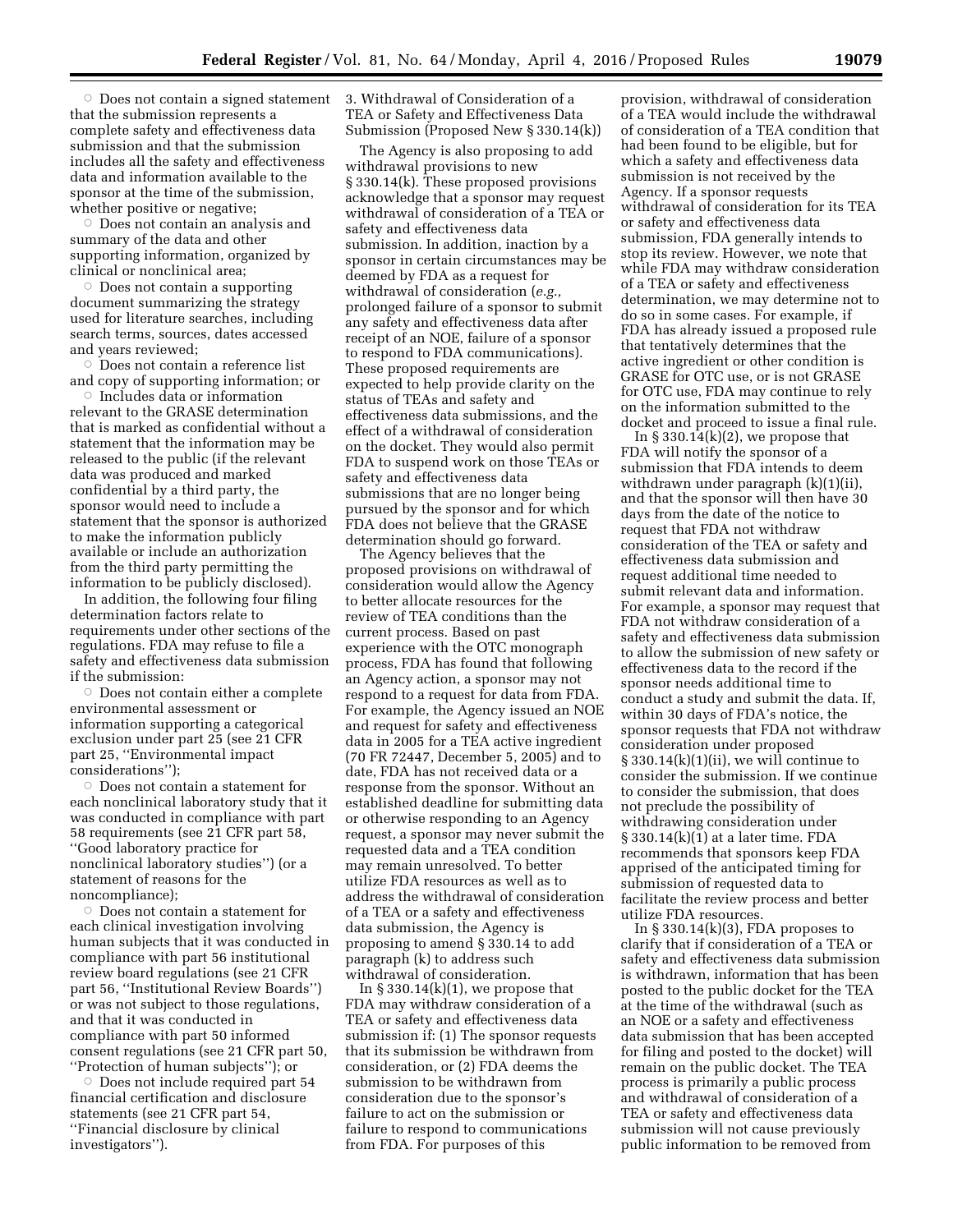the docket. We also note that the original sponsor or other interested parties may wish to pursue review of the active ingredient or other condition at some point in the future. In that case, a new safety and effectiveness data submission may be submitted for the same active ingredient or other condition after consideration of the original submission has been withdrawn. If the Agency has already issued an NOE that determined that the active ingredient or other condition is eligible for review under the TEA process, another interested party may submit safety and effectiveness data for the eligible condition for the Agency's review.

In  $\S 330.14(k)(4)$ , FDA proposes that if a TEA or safety and effectiveness data submission being reviewed in accordance with § 330.15 is withdrawn, the timelines under § 330.15(c) and the metrics under § 330.15(b) no longer apply.

4. Minor Changes to § 330.14 for Clarity and Consistency

FDA is proposing to reorganize paragraph (a) of § 330.14 to create an introductory paragraph that includes the current text under § 330.14(a), except for the definitions of ''condition'' and ''botanical drug substance,'' which would be moved to the proposed definitions section in § 330.14(a). FDA is proposing to eliminate the paragraph heading ''introduction,'' and in its place, propose the paragraph heading ''definitions'' and a statement that the definitions that follow apply to this section and § 330.15. Under this new heading, FDA is proposing to include the definitions and current text for the terms ''condition'' and ''botanical drug substance.'' FDA is also proposing to add to the end of the introductory paragraph of § 330.14 a sentence stating that § 330.15 sets forth timelines for FDA review and action.

FDA is proposing several minor amendments to § 330.14(f) for clarity and for consistency with the OTC monograph regulations under § 330.10.

• FDA is proposing to revise paragraph (f) to use terminology consistent with the new definition in § 330.14(a)(5) for ''safety and effectiveness data submission'' when

referring to the data package submitted by the sponsor.

• FDA is proposing to revise the first sentence and add the second sentence to differentiate between, in the NOE, requesting the safety and effectiveness data submission from the sponsor, and requesting data and views from other interested parties.

• FDA is proposing to add a sentence that references the new filing determination requirements at proposed new § 330.14(j) and makes clear that the safety and effectiveness data submission must be sufficiently complete to be filed by the Agency under proposed paragraph (j)(2).

• FDA is proposing to add a sentence that references the requirements for compliance with good laboratory practices, institutional review board, informed consent, and financial certification or disclosure statement requirements, under § 330.10(c), (e), and (f), and makes clear that those requirements also apply to the safety and effectiveness data and information submitted under this paragraph. This proposed sentence does not impose new requirements. The sentence was added for clarity and consistency with § 330.10.

FDA is proposing to add the word "feedback" prior to the word "letter" in the first sentence of  $\S 330.14(g)(4)$  to use terminology consistent with the proposed new definition for ''feedback letter'' in § 330.14(a)(7).

#### **VI. Proposed Effective Date**

The SIA directs the Agency to issue a final rule regarding the timelines and metrics described in section 586F(b) of the FD&C Act within 27 months after the enactment of the SIA (by February 26, 2017). The SIA also requires that the final rule be published not less than 30 calendar days before the effective date of the regulation. Consequently, the final rule implementing the timeline and metrics provisions of section 586F(b) will become effective 30 calendar days after the date of the final rule's publication in the **Federal Register**.

Beginning on that date, the timelines and metrics set forth in the regulation will apply to the review of TEAs and safety and effectiveness data submissions to which that regulation is applicable, and any amended provisions of § 330.14 will apply to the TEA process under that regulation.

## **VII. Economic Analysis of Impacts**

# *A. Introduction*

We have examined the impacts of the proposed rule under Executive Order 12866, Executive Order 13563, the Regulatory Flexibility Act (5 U.S.C. 601–612), and the Unfunded Mandates Reform Act of 1995 (Pub. L. 104–4). Executive Orders 12866 and 13563 direct us to assess all costs and benefits of available regulatory alternatives and, when regulation is necessary, to select regulatory approaches that maximize net benefits (including potential economic, environmental, public health and safety, and other advantages; distributive impacts; and equity). We have developed a comprehensive Economic Analysis of Impacts that assesses the impacts of the proposed rule. We believe that this proposed rule is not a significant regulatory action as defined by Executive Order 12866.

The Regulatory Flexibility Act requires us to analyze regulatory options that would minimize any significant impact of a rule on small entities. Because this proposed rule does not impose significant new economic burdens on any entity, we propose to certify that the proposed rule will not have a significant economic impact on a substantial number of small entities.

The Unfunded Mandates Reform Act of 1995 (section 202(a)) requires us to prepare a written statement, which includes an assessment of anticipated costs and benefits, before proposing ''any rule that includes any Federal mandate that may result in the expenditure by State, local, and tribal governments, in the aggregate, or by the private sector, of \$100,000,000 or more (adjusted annually for inflation) in any one year.'' The current threshold after adjustment for inflation is \$144 million. using the most current (2014) Implicit Price Deflator for the Gross Domestic Product. This proposed rule would not result in an expenditure in any year that meets or exceeds this amount.

In table 1, we provide the Regulatory Information Service Center/Office of Information and Regulatory Affairs Consolidated Information System accounting information.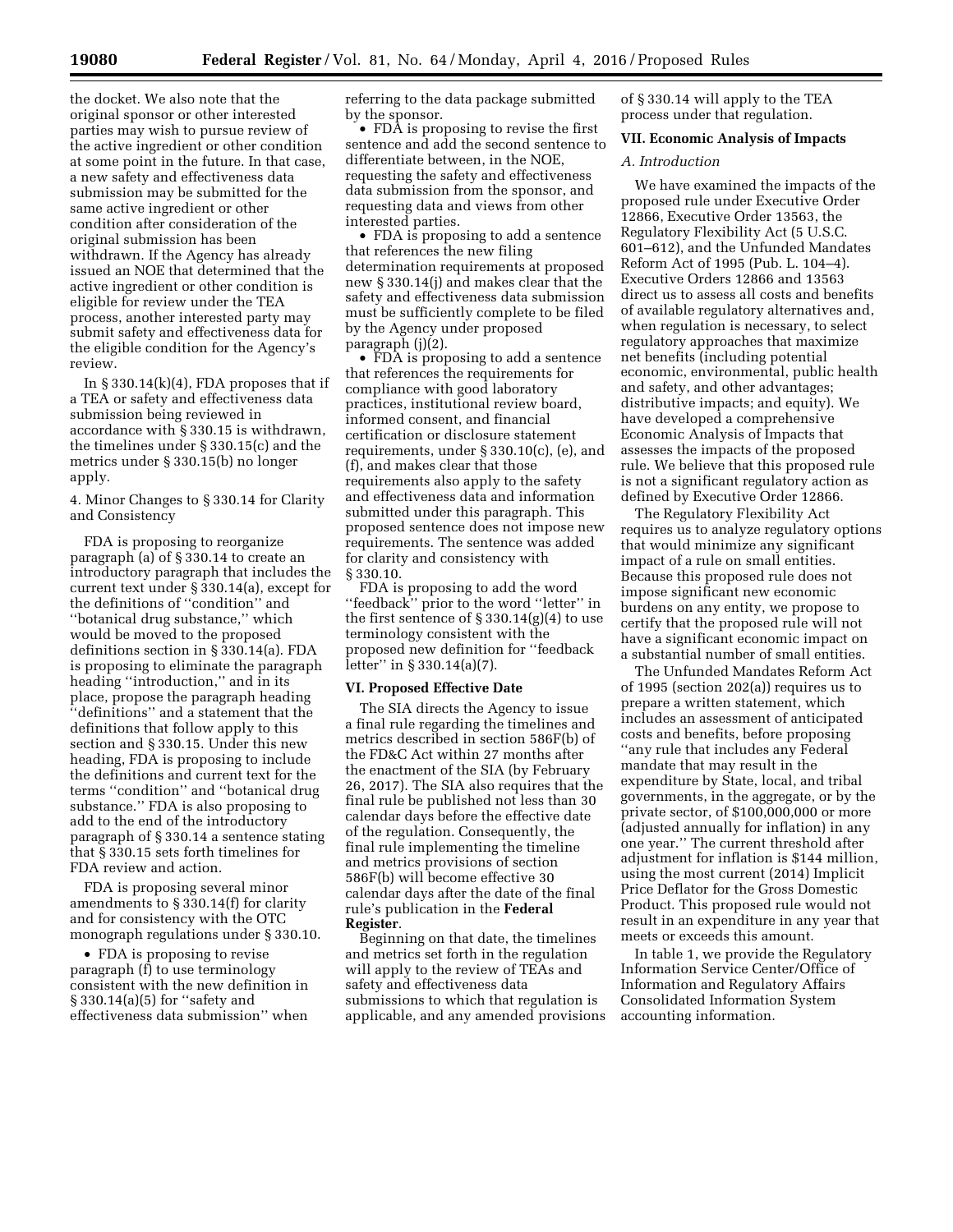# TABLE 1—ECONOMIC DATA: COSTS AND BENEFITS STATEMENT

| Category             | Primary<br>estimate                                                                                                                                             | Low<br>estimate | High<br>estimate     | Units year<br>dollars | <b>Discount</b><br>rate<br>(%) | Period<br>covered<br>(yrs.) | <b>Notes</b> |  |  |  |  |
|----------------------|-----------------------------------------------------------------------------------------------------------------------------------------------------------------|-----------------|----------------------|-----------------------|--------------------------------|-----------------------------|--------------|--|--|--|--|
| Benefits:            |                                                                                                                                                                 |                 |                      |                       |                                |                             |              |  |  |  |  |
|                      | .                                                                                                                                                               |                 |                      |                       | 7.                             |                             |              |  |  |  |  |
|                      | .                                                                                                                                                               | .               | .                    |                       | $3$                            |                             |              |  |  |  |  |
|                      |                                                                                                                                                                 |                 |                      |                       |                                |                             |              |  |  |  |  |
|                      |                                                                                                                                                                 |                 |                      |                       | 7                              |                             |              |  |  |  |  |
| Quantified           |                                                                                                                                                                 |                 | .                    |                       | 3                              |                             |              |  |  |  |  |
|                      | The proposed rule would improve the TEA review process by establishing timelines and clarifying<br>requirements and increase the predictability of the process. |                 |                      |                       |                                |                             |              |  |  |  |  |
| Costs:               |                                                                                                                                                                 |                 |                      |                       |                                |                             |              |  |  |  |  |
|                      | $$0.00$                                                                                                                                                         |                 | $$0.00$ $\vert$0.00$ |                       |                                | $10$                        |              |  |  |  |  |
|                      | $0.00$                                                                                                                                                          | $0.00$          | $0.00$               | 2015                  | $3$                            | $10$                        |              |  |  |  |  |
|                      | .                                                                                                                                                               |                 |                      |                       | .                              |                             |              |  |  |  |  |
|                      |                                                                                                                                                                 |                 |                      |                       | 7                              |                             |              |  |  |  |  |
| Quantified           |                                                                                                                                                                 | .               | .                    |                       | 3                              |                             |              |  |  |  |  |
|                      |                                                                                                                                                                 |                 |                      |                       |                                |                             |              |  |  |  |  |
|                      |                                                                                                                                                                 |                 |                      |                       | .                              |                             |              |  |  |  |  |
|                      | .                                                                                                                                                               | .               | .                    |                       | 7                              | .                           |              |  |  |  |  |
| Annualized Monetized |                                                                                                                                                                 |                 |                      | .                     | $3$                            |                             |              |  |  |  |  |
|                      |                                                                                                                                                                 |                 |                      |                       |                                |                             |              |  |  |  |  |
|                      | From:                                                                                                                                                           |                 |                      | To:                   |                                |                             |              |  |  |  |  |
|                      |                                                                                                                                                                 |                 |                      |                       | 1                              |                             |              |  |  |  |  |
| Annualized Monetized |                                                                                                                                                                 |                 |                      |                       | $3$                            |                             |              |  |  |  |  |
|                      |                                                                                                                                                                 | .               | .                    |                       |                                |                             |              |  |  |  |  |
|                      | From:                                                                                                                                                           |                 |                      | To:                   |                                |                             |              |  |  |  |  |
| Effects              |                                                                                                                                                                 |                 |                      |                       |                                |                             |              |  |  |  |  |

State, Local, and/or Tribal Government: No effects Small Business: No effects Wages: No effect

Growth: No effect

# *B. Summary*

### 1. Baseline Conditions

We regulate nonprescription drug products under two primary pathways: (1) The new drug application (NDA) process, described in 21 CFR part 314; or (2) the nonprescription (over-thecounter or OTC) drug monograph process, described in part 330. There are important differences between these two pathways. Under the NDA process, the sponsor of an application must submit to us nonclinical and clinical data that supports the safety and effectiveness of its drug product, and we must review and approve the application before the sponsor can market such product. By contrast, OTC drug monographs are regulations describing conditions (§ 330.14 defines condition as an active ingredient or botanical drug substance (or combination of both), dosage form, dosage strength, or route of administration marketed for a particular specific OTC use) that certain OTC drugs (such as antacids) must meet to be considered as GRASE and not misbranded. In contrast with the application pathway, once a sponsor submits safety and effectiveness data to amend a monograph (which is posted to

a public docket), the data are public. Drug products that comply with an applicable OTC drug monograph and other applicable regulations may be marketed without an NDA.

Initially, active ingredients and other conditions that were not marketed in the United States before the inception of the OTC Drug Review in 1972 were not eligible for review under the OTC drug monograph process. However, the TEA process, established by regulations finalized in 2002 (21 CFR 330.14), expanded the scope of this OTC drug review. The TEA process offers a pathway for OTC conditions to be marketed under an OTC drug monograph. OTC conditions can include newer active ingredients that previously had no U.S. marketing history, or that were marketed in the United States after the OTC drug review began. Active ingredients and other conditions that satisfy the TEA eligibility requirements are subject to the same safety, effectiveness, and labeling standards that apply to other conditions under the OTC monograph process.

The TEA process requires multi-step, notice-and-comment rulemaking procedures before a new active

ingredient or other condition is added to an OTC drug monograph. After determining that an active ingredient or other condition is eligible for consideration under the OTC monograph process, we issue a notice in the **Federal Register** announcing the TEA determination and requesting safety and effectiveness data for the proposed OTC use. Next, after reviewing data submitted to the docket, we issue a proposed rule to either include the condition in the appropriate OTC drug monograph or, if the condition is initially determined not to be GRASE for OTC use, include it in § 310.502, which would require the sponsor to seek approval under the NDA pathway to market the condition. The proposed rule allows for public comments and for sponsors and other interested parties to submit additional data for safety and effectiveness. If a monograph is amended, by publishing a final rule, an OTC condition that complies with the OTC monograph and the general requirements for OTC drugs may be marketed in the United States without an NDA (examples of other general requirements include requirements to comply with Current Good Manufacturing Practice, to register and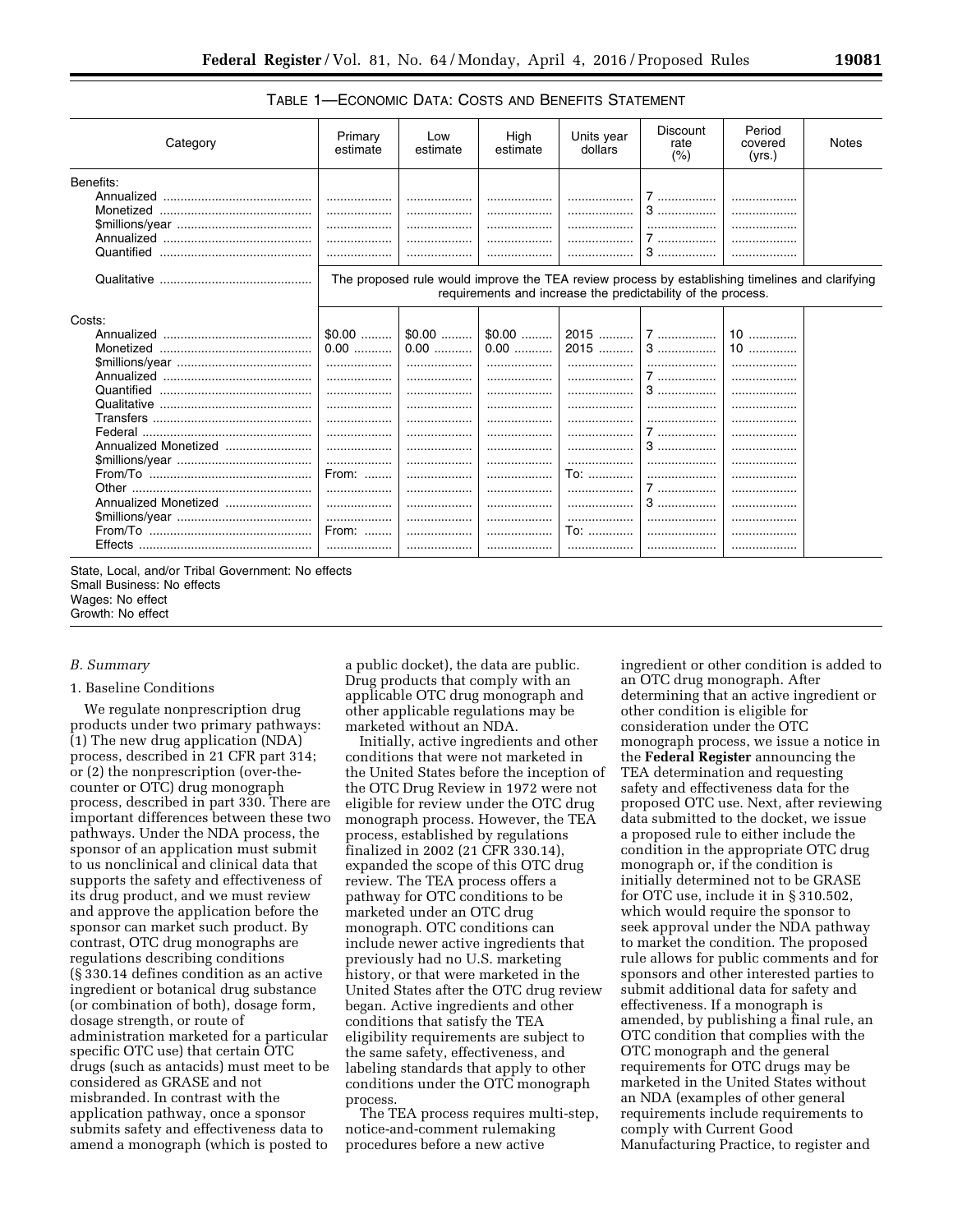list products, to use drug facts labeling, etc.).

Although our multi-step TEA process allows sponsors to learn about the progress of our review of an application (for example when an NOE is issued, and if a feedback letter is issued), there are no established timelines to review applications or for sponsors to submit data. The lack of timelines can create unpredictability for interested parties because they may lack key information. For example, they may not know: (1) Whether the safety and effectiveness data submitted is sufficient or in the right format for us to conduct a substantive review; (2) when they need to submit new information; or (3) when to expect our determinations regarding eligibility or other feedback. The unpredictability in the process could result in sponsors not performing a required action within reasonable time for our review, performing unnecessary actions (examples of unnecessary actions may include collecting unnecessary or inadequate data, performing tests or studies that do not contribute to data needed by us to make a GRASE determination), or creating unnecessary effort for us and for them. For example, if a TEA remains inactive for a significant amount of time, scientific knowledge may evolve thus creating the need to amend the original TEA. Without specific timelines sponsors may not know whether their initial data submission was insufficient to review, was sufficient but is under review, or whether we require additional information. In addition, without specific timelines, we don't know if sponsors intend to submit additional data or whether they do not intend to pursue their application any further.

### 2. Purpose of This Proposed Rule

This proposed rule complies with certain mandates of the Sunscreen Innovation Act (Pub. L. 113–195), enacted in November 2014. In particular, the proposed rule would establish timelines and metrics for review of TEAs for non-sunscreen OTC drug products. Specific timelines applicable to non-sunscreen TEA conditions would be added in a new section to Title 21 of the CFR, § 330.15. The first proposed timeline is to issue a Notice of Eligibility or a post a letter of ineligibility to the TEA docket within 180 days of submission of a TEA. The second proposed timeline is to issue a filing determination within 90 days of receipt of a complete safety and effectiveness data submission from the sponsor once such sponsor has confirmed that it considers the

submission to be complete. If we initially determine the active ingredient or other condition not to be GRASE, we will inform sponsors and interested parties within 730 days from the date of filing as defined in proposed § 330.14(a). The next proposed timeline is to issue a notice of proposed rulemaking (NPRM) within 1,095 days from the date of filing. Lastly, we propose to issue a final rule within 912 days of the closing of the docket of the proposed rulemaking.

The proposed rule would also amend the existing § 330.14 by: (1) Setting forth clear filing determination requirements with regard to the content and format of safety and effectiveness data submissions for TEAs, and by (2) addressing withdrawal of consideration of a TEA or safety and effectiveness data submission. These amendments would apply to all TEAs, and their goal is to provide early notification to sponsors whether their applications meet the filing requirements and to provide more clarity regarding withdrawal of a TEArelated submissions. The proposed amendments are intended to provide us with feedback from sponsors whether they intend to actively pursue their applications, and specify that we may withdraw consideration of a TEA or safety and effectiveness data submission in certain circumstances (such as at a sponsor's request or after prolonged inaction and lack of response to FDA communications). Finally, the proposed rule would also add definitions and make clarifying changes to the TEA regulation in § 330.14.

The proposed clarifications and establishment of timelines for the TEA process seek to dissipate uncertainties that may be preventing interested parties from submitting all the necessary data for us to grant final GRASE determination to existing TEA conditions that have been found to be eligible to be considered for inclusion in the OTC drug monograph system. Since the TEA review process became effective in 2002 (67 FR 3060 at 3074, January 23, 2002), we have received six TEAs for non-sunscreen active ingredients, including applications for dandruff, laxative, anti-gingivitis, and anti-acne products. However, we have not yet issued a proposed rule regarding whether any of these ingredients are GRASE under specified conditions of use. In fact, as of December 2015, the sponsor of one of these TEAs has not yet submitted safety and effectiveness data for our review.

#### 3. Benefits

We lack data to quantify the potential benefits of the proposed rule. With the

proposed rule, we expect the proposed timelines and data submission clarifications would make the TEA process, including establishing a new OTC drug monograph, more efficient and predictable, and improve communication between us and sponsors. Sponsors may benefit from knowing if additional data is needed and what optimal steps to take to receive a GRASE determination, and we would be able to bring resolution to TEA conditions. However, we do not know the monetary value of added predictability to sponsors. Also, because we have not yet issued tentative GRASE determinations for any of the nonsunscreen TEA conditions under review, as of December 2015, and because we do not know the increase in the probability of granting tentative GRASE determinations resulting from the proposed rule, we request comment on the potential benefits of the proposed rule.

### 4. Costs

This proposed rule supplements the TEA process. We expect the rule would create a minimal burden on sponsors from the possible cost associated with sending a meeting request letter to us in the event that we refuse to file a safety and effectiveness data submission and the sponsor would like to meet with us to discuss the decision, or the possible cost of calling or writing FDA to request that we not withdraw consideration of a submission in the event that we deem a submission withdrawn under proposed 330.14(k)(ii). Therefore, we anticipate no increase in annual recurring costs for either small or large sponsors.

We expect the six current sponsors would spend time reading and understanding the proposed rule, and this would take from about 6.5 hours to 13 hours. With an hourly wage rate of \$133 including 100 percent overhead, each sponsor would incur one-time costs ranging from about \$865 to \$1,730. We also estimate that we would receive two additional TEAs annually, and thus during a 10-year horizon we estimate potentially twenty additional applicants would spend the time to read and understand the proposed rule. The present value of the total costs over 10 years ranges from about \$17,000 to \$35,000 with a 7 percent discount rate and from about \$19,000 to \$38,000 with a 3 percent discount rate. With a discount rate of 7 percent and 3 percent, we estimate that on average sponsors would incur less than \$150 of annualized costs per year.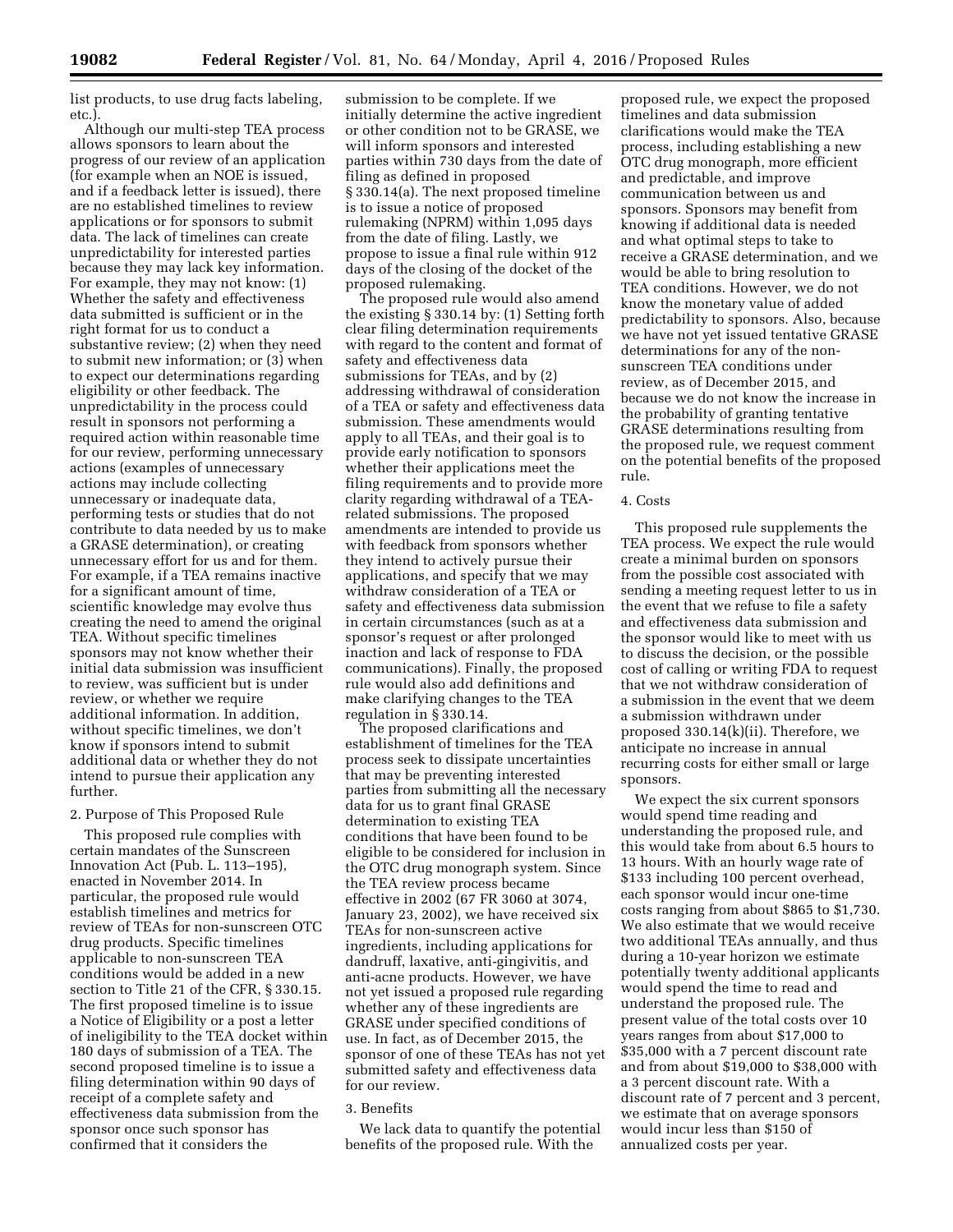### 5. Impact on Small Entities

The Regulatory Flexibility Act requires a Regulatory Flexibility Analysis (RFA) unless the Agency can certify that the proposed rule would have no significant impact on a substantial number of small entities. The proposed rule would affect few entities. Moreover, we estimate one-time costs under \$2,000 per entity, costs well below 0.01 percent of annual revenues for the smallest entities, and we propose to certify that the rule would not have a significant economic impact on a substantial number of small entities.

We invite comments on this analysis.

# **VIII. Analysis of Environmental Impact**

We have determined under 21 CFR 25.31(a) that this action is of a type that does not individually or cumulatively have a significant effect on the human environment. Therefore, neither an environmental assessment nor an environmental impact statement is required.

#### **IX. Paperwork Reduction Act of 1995**

This proposed rule contains information collection provisions that are subject to review by OMB under the Paperwork Reduction Act of 1995 (44 U.S.C. 3501–3520). The title, description, and respondent description of the information collection are given under this section with an estimate of the annual reporting burden. Included in the estimate is the time for reviewing instructions, searching existing data sources, gathering and maintaining the data needed, and completing and reviewing the collection of information.

We invite comments on these topics: (1) Whether the proposed collection of information is necessary for the proper performance of FDA's functions, including whether the information will have practical utility; (2) the accuracy of FDA's estimate of the burden of the proposed collection of information, including the validity of the methodology and assumptions used; (3) ways to enhance the quality, utility, and clarity of the information to be collected; and (4) ways to minimize the burden of the collection of information on respondents, including through the use of automated collection techniques, when appropriate, and other forms of information technology.

*Title:* Food and Drug Administration Review and Action on Over-the-Counter Time and Extent Applications

*Description:* The proposed rule would amend FDA's TEA regulations to establish timelines and performance metrics for FDA's review of nonsunscreen TEAs and safety and effectiveness data submissions, as required by the SIA. FDA also proposes other changes to make the TEA process more efficient.

FDA has OMB approval (Control Number 0910–0688) for the information collection in 21 CFR 330.14, which specifies additional criteria and procedures by which OTC drugs that were initially marketed in the United States after the OTC Drug Review began and OTC drugs without any U.S. marketing experience may become eligible for consideration in the OTC drug monograph system.

The proposed rule would amend the TEA regulations in § 330.14 to make the process more efficient and to make conforming and clarifying changes. Proposed § 330.14(j) would clarify the requirements on content and format criteria for a safety and effectiveness data submission, and would provide procedures for FDA's review of the submissions and determination of whether a submission is sufficiently complete to permit a substantive review. Proposed § 330.14(j)(3) would describe the process for cases in which FDA refuses to file the safety and effectiveness data submission. Under proposed § 330.14(j)(3), if FDA refuses to file the submission, the Agency will notify the sponsor in writing, state the reason(s) for the refusal, and provide the sponsor with 30 days in which to submit a written request for an informal conference with the Agency about whether the Agency should file the submission. A sponsor's submission of a written request for an informal conference is not already approved under OMB Control Number 0910–0688. We estimate that approximately one sponsor (''number of respondents'' in table 2, row 1) will annually submit to FDA approximately one request for an informal conference (''total annual responses'' in table 2, row 1), and that preparing and submitting each request will take approximately one hour for each sponsor (''average burden per response'' in table 2, row 1).

Under proposed § 330.14(j)(4)(iii), the safety and effectiveness data submission must contain a signed statement that the submission represents a complete safety and effectiveness data submission and that the submission includes all the safety and effectiveness data and information available to the sponsor at the time of the submission, whether positive or negative. A sponsor's signed statement is not already approved under OMB Control Number 0910–0688. We estimate that approximately two sponsors (''number of respondents'' in table 2, row 2) will annually submit to FDA approximately two signed statements as described previously (''total annual responses'' in table 2, row 2), and that preparing and submitting each signed statement will take approximately one hour for each sponsor (''average burden per response'' in table 2, row 2).

Under proposed § 330.14(k)(1), FDA, in response to a written request from a sponsor, may withdraw consideration of a TEA submitted under § 330.14(c) or a safety and effectiveness data submission submitted under § 330.14(f). A sponsor's request that FDA withdraw consideration of a TEA or safety and effectiveness data submission is not already approved under OMB Control Number 0910–0688. We estimate that approximately one sponsor (''number of respondents'' in table 2, row 3) will annually submit to FDA approximately one request (''total annual responses'' in table 2, row 3), and that preparing and submitting each request will take approximately one hour for each sponsor (''average burden per response'' in table 2, row 3).

Under proposed § 330.14(k)(2), a sponsor may request that FDA not withdraw consideration of a TEA or safety and effectiveness data submission. A sponsor's request for FDA to not deem its submission withdrawn from consideration is not already approved under OMB Control Number 0910–0688. We estimate that approximately one sponsor (''number of respondents'' in table 2, row 4) will annually submit to FDA approximately one request (''total annual responses'' in table 2, row 4), and that preparing and submitting each request will take approximately two hours for each sponsor (''average burden per response'' in table 2, row 4).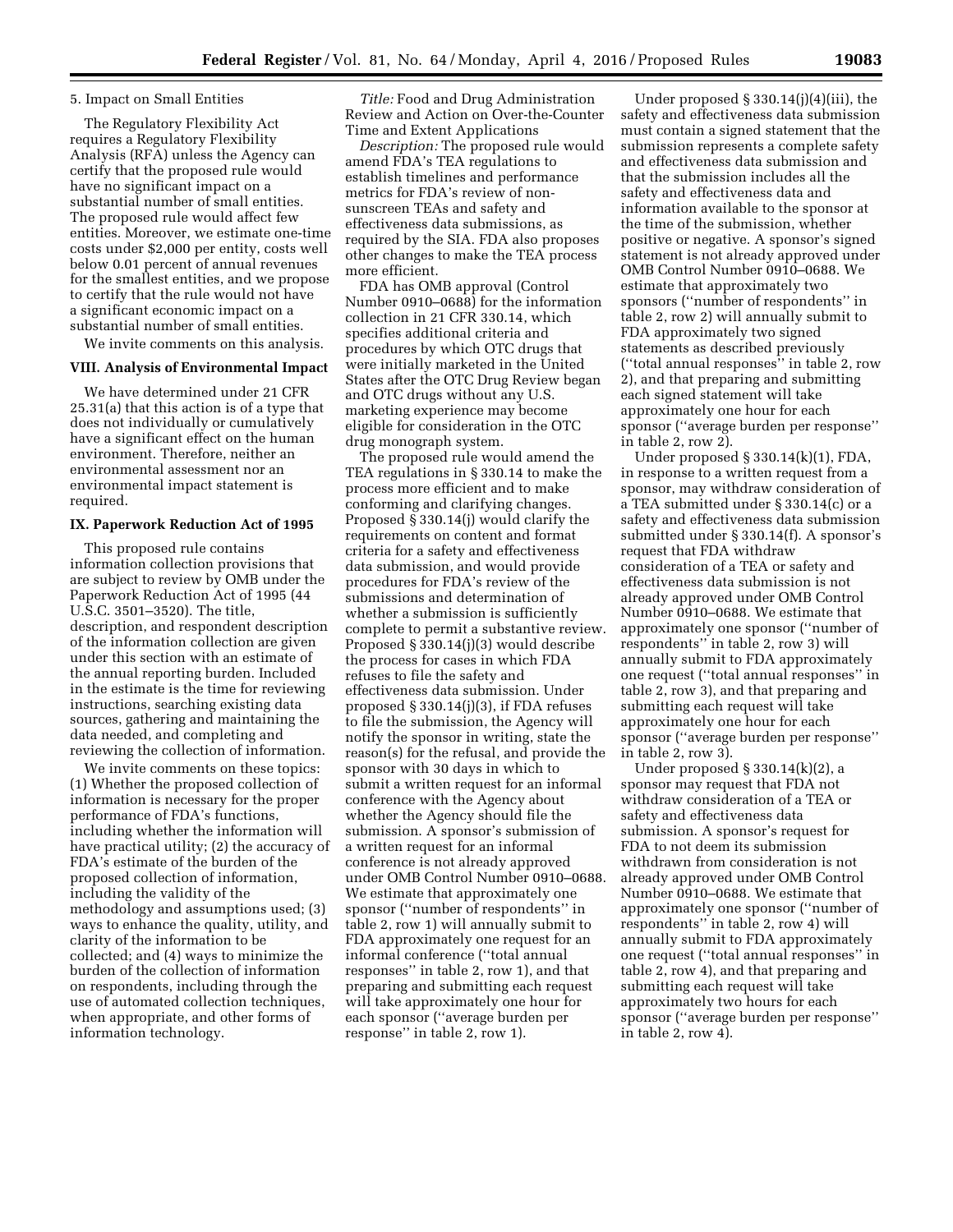FDA estimates the burden of this information collection as follows:

TABLE 2—ESTIMATED ANNUAL REPORTING BURDEN 1

| 21 CFR Section                                                                                                   | Number of<br>respondents | Number of<br>responses per<br>respondent | Total annual<br>responses | Average<br>burden per<br>response | Total hours |
|------------------------------------------------------------------------------------------------------------------|--------------------------|------------------------------------------|---------------------------|-----------------------------------|-------------|
| 330.14(i)(3)—Sponsor request for informal conference on                                                          |                          |                                          |                           |                                   |             |
| 330.14(j)(4)(iii)—Sponsor's signed statement that the sub-                                                       |                          |                                          | 2                         |                                   |             |
| $330.14(k)(1)$ -Sponsor request for FDA to withdraw con-<br>sideration of a TEA or safety and effectiveness data |                          |                                          |                           |                                   |             |
| 330.14(k)(2)-Sponsor request for FDA to not deem its                                                             |                          |                                          |                           |                                   |             |
|                                                                                                                  |                          |                                          |                           |                                   |             |

1There are no capital costs or operating and maintenance costs associated with this collection of information.

In compliance with the PRA (44 U.S.C. 3507(d)), we have submitted the information collection requirements of this proposed rule to OMB for review. Interested persons are requested to send comments on this information collection to the Office of Information and Regulatory Affairs, OMB (see **ADDRESSES**).

### **X. Federalism**

We have analyzed this proposed rule in accordance with the principles set forth in Executive Order 13132. Section 4(a) of the Executive order requires agencies to ''construe . . . a Federal statute to preempt State law only where the statute contains an express preemption provision or there is some other clear evidence that the Congress intended preemption of State law, or where the exercise of State authority conflicts with the exercise of Federal authority under the Federal statute.'' The sole statutory provision giving preemptive effect to the proposed rule is section 751 of the Federal Food, Drug, and Cosmetic Act (21 U.S.C. 379r).

We believe that the preemptive effect of this proposed rule, if finalized, would be consistent with Executive Order 13132. Through the publication of this proposed rule, we are providing notice and an opportunity for State and local officials to comment on this rulemaking.

### **XI. References**

The following references are on display in the Division of Dockets Management (see **ADDRESSES**) and are available for viewing by interested persons between 9 a.m. and 4 p.m., Monday through Friday; they are also available electronically at *[http://](http://www.regulations.gov) [www.regulations.gov.](http://www.regulations.gov)* FDA has verified the Web site addresses, as of the date this document publishes in the **Federal Register**, but Web sites are subject to change over time.

1. FDA, Guidance for Industry, ''Time and Extent Applications for Nonprescription Drug Products,'' September 2011, available at *[http://www.fda.gov/downloads/Drugs/](http://www.fda.gov/downloads/Drugs/GuidanceComplianceRegulatoryInformation/Guidances/UCM078902.pdf) [GuidanceComplianceRegulatoryInformation/](http://www.fda.gov/downloads/Drugs/GuidanceComplianceRegulatoryInformation/Guidances/UCM078902.pdf) [Guidances/UCM078902.pdf.](http://www.fda.gov/downloads/Drugs/GuidanceComplianceRegulatoryInformation/Guidances/UCM078902.pdf)* 

2. Office of the Federal Register, ''A Guide to the Rulemaking Process,'' 2011, available at *[https://www.federalregister.gov/uploads/](https://www.federalregister.gov/uploads/2011/01/the_rulemaking_process.pdf) 2011/01/the*\_*rulemaking*\_*[process.pdf.](https://www.federalregister.gov/uploads/2011/01/the_rulemaking_process.pdf)* 

3. GAO, ''Federal Rulemaking, Improvements Needed to Monitoring and Evaluation of Rules Development as Well as to the Transparency of OMB Regulatory Reviews,'' April 2009 (GAO–09–205), available at *[http://www.gao.gov/assets/290/](http://www.gao.gov/assets/290/288538.pdf) [288538.pdf.](http://www.gao.gov/assets/290/288538.pdf)* 

4. FDA, Draft Guidance for Industry, ''Nonprescription Sunscreen Drug Products: Content and Format of Data Submissions To Support a GRASE Determination Under the Sunscreen Innovation Act,'' November 2015, available at *[http://www.fda.gov/downloads/](http://www.fda.gov/downloads/Drugs/GuidanceComplianceRegulatoryInformation/Guidances/UCM473772.pdf) [Drugs/GuidanceComplianceRegulatory](http://www.fda.gov/downloads/Drugs/GuidanceComplianceRegulatoryInformation/Guidances/UCM473772.pdf) [Information/Guidances/UCM473772.pdf.](http://www.fda.gov/downloads/Drugs/GuidanceComplianceRegulatoryInformation/Guidances/UCM473772.pdf)* 

5. Examples of FDA internet pages that include progress reports or other metrics include: FDA's FDA–TRACK Web page, *[http://www.fda.gov/AboutFDA/](http://www.fda.gov/AboutFDA/Transparency/track/ucm195010.htm) [Transparency/track/ucm195010.htm;](http://www.fda.gov/AboutFDA/Transparency/track/ucm195010.htm)* FDA's ''Sunscreen Innovation Act (SIA)'' Web page, *[http://www.fda.gov/Drugs/](http://www.fda.gov/Drugs/GuidanceComplianceRegulatoryInformation/ucm434782.htm) [GuidanceComplianceRegulatoryInformation/](http://www.fda.gov/Drugs/GuidanceComplianceRegulatoryInformation/ucm434782.htm) [ucm434782.htm,](http://www.fda.gov/Drugs/GuidanceComplianceRegulatoryInformation/ucm434782.htm)* and FDA's ''Rulemaking History for OTC Time and Extent Applications'' Web page, *[http://](http://www.fda.gov/Drugs/DevelopmentApprovalProcess/DevelopmentResources/Over-the-CounterOTCDrugs/StatusofOTCRulemakings/ucm072455.htm) [www.fda.gov/Drugs/DevelopmentApproval](http://www.fda.gov/Drugs/DevelopmentApprovalProcess/DevelopmentResources/Over-the-CounterOTCDrugs/StatusofOTCRulemakings/ucm072455.htm) [Process/DevelopmentResources/Over-the-](http://www.fda.gov/Drugs/DevelopmentApprovalProcess/DevelopmentResources/Over-the-CounterOTCDrugs/StatusofOTCRulemakings/ucm072455.htm)[CounterOTCDrugs/](http://www.fda.gov/Drugs/DevelopmentApprovalProcess/DevelopmentResources/Over-the-CounterOTCDrugs/StatusofOTCRulemakings/ucm072455.htm) [StatusofOTCRulemakings/ucm072455.htm.](http://www.fda.gov/Drugs/DevelopmentApprovalProcess/DevelopmentResources/Over-the-CounterOTCDrugs/StatusofOTCRulemakings/ucm072455.htm)* 

### **List of Subjects in 21 CFR Part 330**

Over-the-counter drugs.

Therefore, under the Federal Food, Drug, and Cosmetic Act and under authority delegated to the Commissioner of Food and Drugs, we propose that 21 CFR part 330 be amended as follows:

# **PART 330—OVER-THE-COUNTER (OTC) HUMAN DRUGS WHICH ARE GENERALLY RECOGNIZED AS SAFE AND EFFECTIVE AND NOT MISBRANDED**

■ 1. The authority citation for part 330 is revised to read as follows:

**Authority:** 21 U.S.C. 321, 351, 352, 353, 355, 360, 360fff–6, 371.

■ 2. Section 330.14 is amended as follows:

■ a. Redesignate paragraph (a) as introductory text, revise the newly redesignated introductory text, and add new paragraph (a);

■ b. Revise paragraphs (f) introductory text and  $(g)(4)$ ;

 $\blacksquare$  c. Add paragraphs (j) and (k).

The revisions and additions read as follows:

### **§ 330.14 Additional criteria and procedures for classifying OTC drugs as generally recognized as safe and effective and not misbranded.**

This section sets forth additional criteria and procedures by which overthe-counter (OTC) drugs initially marketed in the United States after the OTC drug review began in 1972 and OTC drugs without any U.S. marketing experience can be considered in the OTC drug monograph system. This section also addresses conditions regulated as a cosmetic or dietary supplement in a foreign country that would be regulated as OTC drugs in the United States. Section 330.15 sets forth timelines for FDA review and action.

(a) *Definitions.* The definitions and interpretations contained in section 201 of the Federal Food, Drug, and Cosmetic Act and the following definitions of terms apply to this section and to § 330.15.

(1) *Condition* means an active ingredient or botanical drug substance (or a combination of active ingredients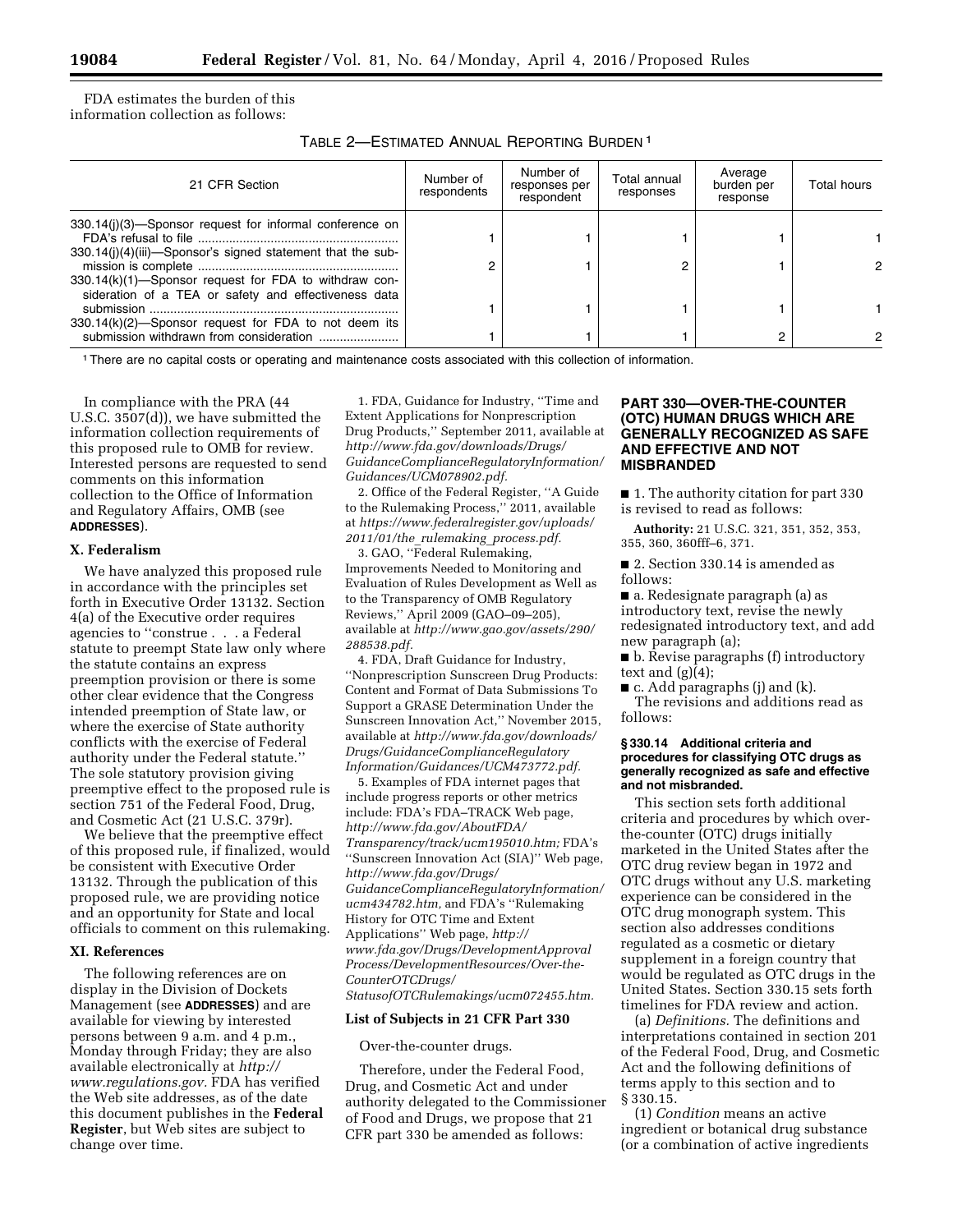or botanical drug substances), dosage form, dosage strength, or route of administration, marketed for a specific OTC use, except as excluded in paragraph (b)(2) of this section.

(2) *Botanical drug substance* means a drug substance derived from one or more plants, algae, or macroscopic fungi, but does not include a highly purified or chemically modified substance derived from such a source.

(3) *Sponsor* means the person that submitted a time and extent application (TEA) under paragraph (c) of this section.

(4) *Time and extent application (TEA)*  means a submission by a sponsor under paragraph (c) of this section, which will be evaluated by the agency to determine eligibility of a condition for consideration in the OTC drug monograph system.

(5) *Safety and effectiveness data submission* means a data package submitted by a sponsor that includes safety and effectiveness data and information under paragraph (f) of this section and that is represented by the sponsor as being a complete submission.

(6) *Date of filing* means the date of the notice from FDA informing the sponsor that FDA has made a threshold determination that the safety and effectiveness data submission is sufficiently complete to permit a substantive review; or, if the submission is filed over protest in accordance with paragraph (j)(3) of this section, the date of filing is the date of the notice from FDA informing the sponsor that FDA has filed the submission over protest (this date will be no later than 30 days after the sponsor's request that FDA file the submission over protest).

(7) *Feedback letter* means a letter issued by the agency in accordance with paragraph (g)(4) of this section that informs the sponsor and other interested parties who have submitted data under paragraph (f) of this section that a condition is initially determined not to be generally recognized as safe and effective (GRASE).

\* \* \* \* \*

(f) *Safety and effectiveness data submission.* The notice of eligibility shall request that the sponsor submit a safety and effectiveness data submission that includes published and unpublished data to demonstrate the safety and effectiveness of the condition for its intended OTC use(s). The notice of eligibility will also request data and views from other interested parties. These data shall be submitted to a docket established in the Division of Dockets Management and shall be publicly available for viewing at that

office, except data deemed confidential under 18 U.S.C. 1905, 5 U.S.C. 552(b), or 21 U.S.C. 331(j). Data considered confidential under these provisions must be clearly identified. Any proposed compendial standards for the condition shall not be considered confidential. The safety and effectiveness data submission must be sufficiently complete to be filed by the agency under paragraph (j)(2) of this section. Safety and effectiveness data and other information submitted under this paragraph are subject to the requirements in  $\S 330.10(c)$ , (e), and (f). The safety and effectiveness data submission must include the following:

\* \* \* \* \* (g) \* \* \*

(4) If the condition is initially determined not to be GRASE for OTC use in the United States, the agency will inform the sponsor and other interested parties who have submitted data of its determination by feedback letter, a copy of which will be placed on public display in the docket established in the Division of Dockets Management. The agency will publish a notice of proposed rulemaking to include the condition in § 310.502 of this chapter.

\* \* \* \* \* (j) *Filing determination.* (1) After FDA receives a safety and effectiveness data submission, the agency will determine whether the submission may be filed. The filing of a submission means that FDA has made a threshold determination that the submission is sufficiently complete to permit a substantive review.

(2) If FDA finds that none of the reasons in paragraph (j)(4) of this section for refusing to file the safety and effectiveness data submission apply, the agency will file the submission and notify the sponsor in writing. The date of filing begins the FDA timelines described in § 330.15(c)(3) and (4).

(3) If FDA refuses to file the safety and effectiveness data submission, the agency will notify the sponsor in writing and state the reason(s) under paragraph (j)(4) of this section for the refusal. The sponsor may request in writing, within 30 days of the date of the agency's notification, an informal conference with the agency about whether the agency should file the submission, and FDA will convene the meeting within 30 days of the request. If, within 120 days after the informal conference, the sponsor requests that FDA file the submission (with or without correcting the deficiencies), the agency will file the safety and effectiveness data submission over protest under paragraph (j)(2) of this

section, notify the sponsor in writing, and review it as filed. The sponsor need not resubmit a copy of a safety and effectiveness data submission that is filed over protest.

(4) FDA may refuse to file a safety and effectiveness data submission if any of the following applies:

(i) The submission is incomplete because it does not contain information required under paragraph (f) of this section. If the submission does not contain required information because such information or data are not relevant to the condition, the submission must clearly identify and provide an explanation for the omission.

(ii) The submission is not organized or formatted in a manner to enable the agency to readily determine if it is sufficiently complete to permit a substantive review.

(iii) The submission does not contain a signed statement that the submission represents a complete safety and effectiveness data submission and that the submission includes all the safety and effectiveness data and information available to the sponsor at the time of the submission, whether positive or negative.

(iv) The submission does not contain an analysis and summary of the data and other supporting information, organized by clinical or nonclinical area, such as clinical efficacy data, clinical safety data, clinical pharmacology, adverse event reports, animal toxicology, chemistry data, and compendial status.

(v) The submission does not contain a supporting document summarizing the strategy used for literature searches, including search terms, sources, dates accessed and years reviewed.

(vi) The submission does not contain a reference list of supporting information, such as published literature, unpublished information, abstracts and case reports, and a copy of the supporting information.

(vii) The submission includes data or information relevant for making a GRASE determination marked as confidential without a statement that the information may be released to the public.

(viii) The submission does not contain a complete environmental assessment under § 25.40 of this chapter or fails to provide sufficient information to establish that the requested action is subject to categorical exclusion under § 25.30 or § 25.31 of this chapter.

(ix) The submission does not contain a statement for each nonclinical laboratory study that it was conducted in compliance with the requirements set forth in part 58 of this chapter, or, if it